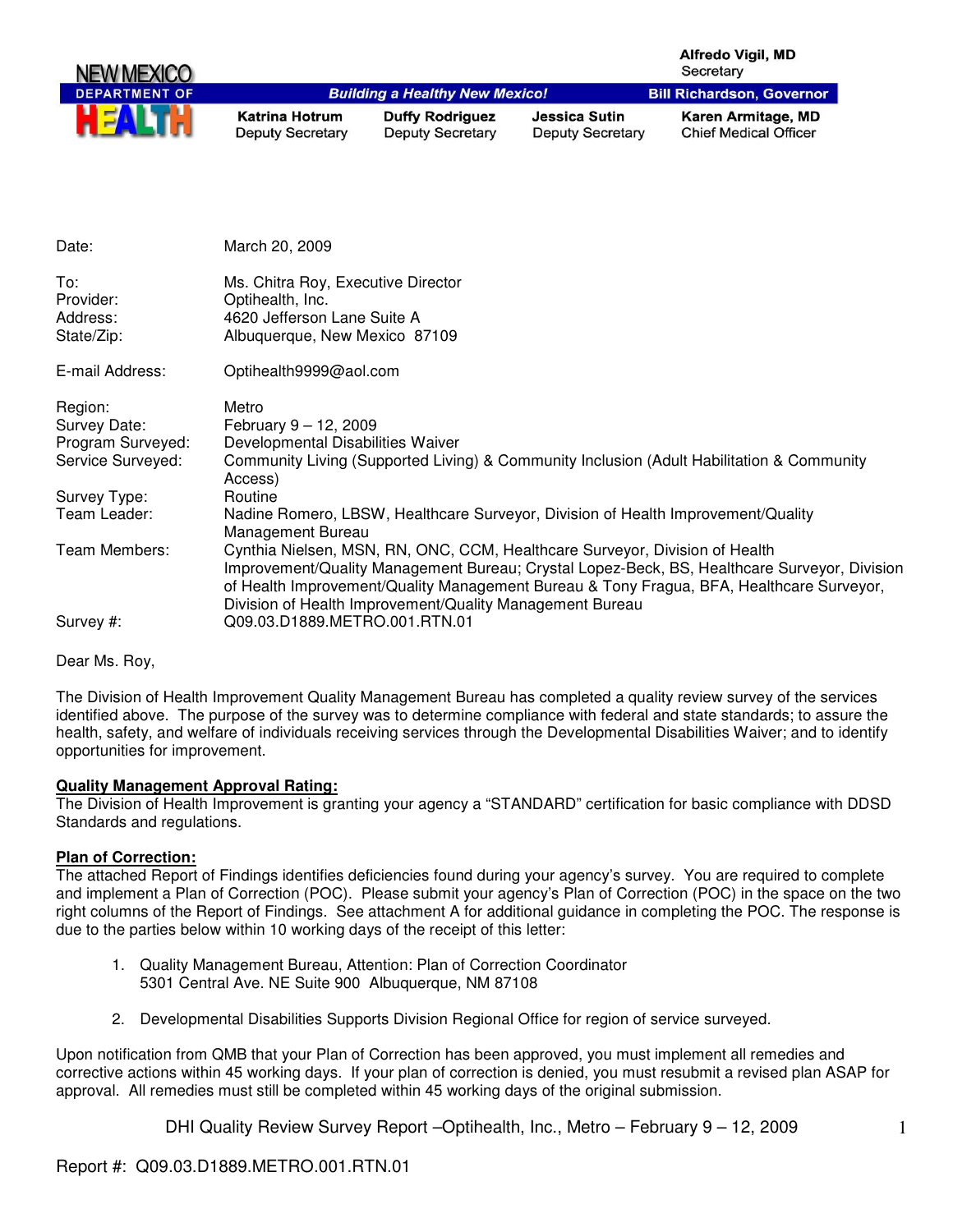Failure to submit, complete or implement your POC within the required time frames will result in the imposition of a \$200 per day Civil Monetary Penalty until it is received, completed and/or implemented.

#### **Request for Informal Reconsideration of Findings (IRF):**

If you disagree with a determination of noncompliance (finding) you have 10 working days upon receipt of this notice to request an IRF. Submit your request for an IRF in writing to:

> QMB Deputy Bureau Chief 5301 Central Ave NE Suite #900 Albuquerque, NM 87108 Attention: IRF request

A request for an IRF will not delay the implementation of your Plan of Correction which must be completed within 45 working days. Providers may not appeal the nature or interpretation of the standard or regulation, the team composition, sampling methodology or the Scope and Severity of the finding.

If the IRF approves the change or removal of a finding, you will be advised of any changes.

This IRF process is separate and apart from the Informal Dispute Resolution (IDR) and Fair Hearing Process for Sanctions from DOH.

Please call the Team Leader at 505-222-8688 if you have questions about the survey or the report. Thank you for your cooperation and for the work you perform.

Sincerely,<br>Madme Romero, LBSW

Nadine Romero, LBSW Team Lead/Healthcare Surveyor Division of Health Improvement Quality Management Bureau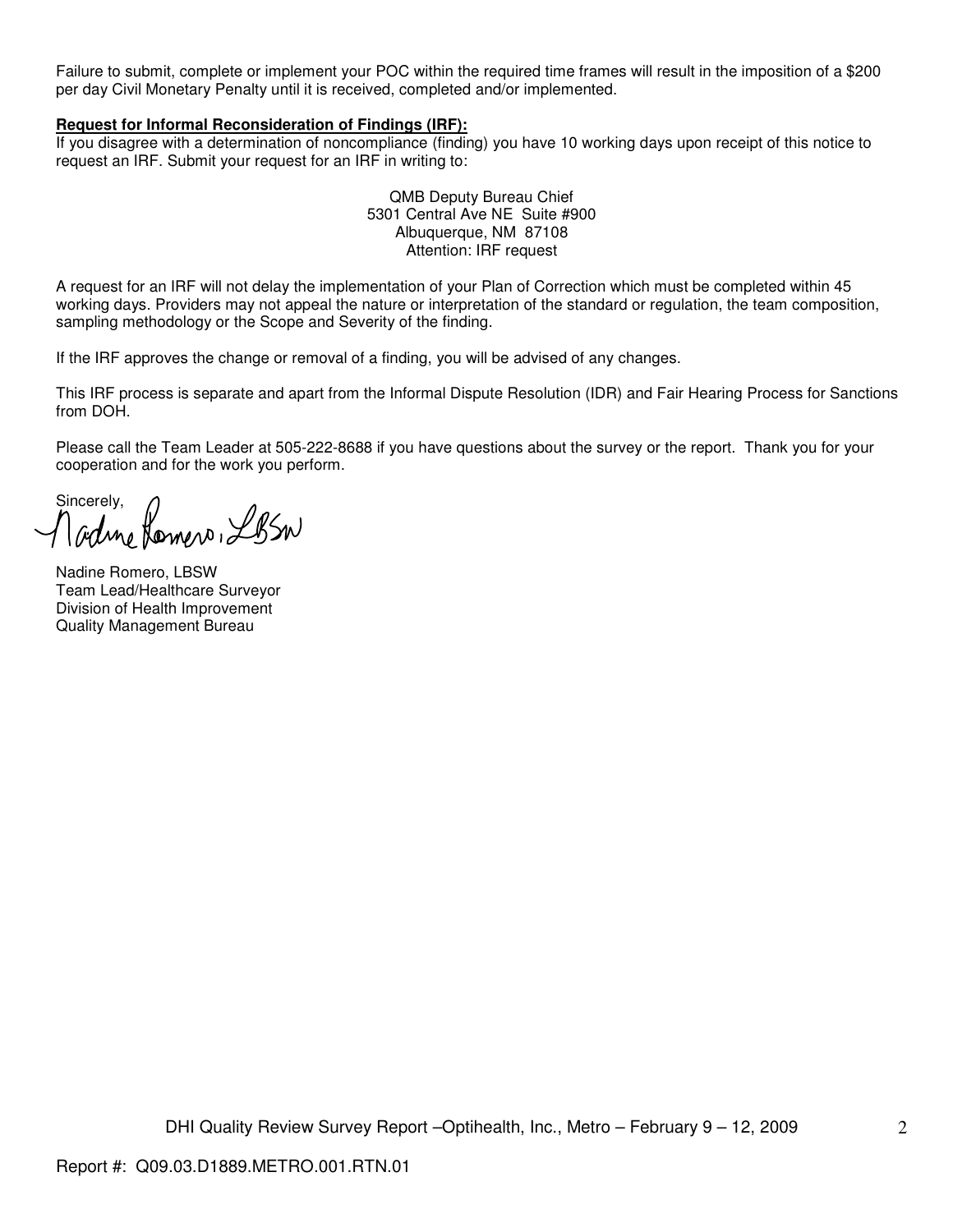| <b>Survey Process Employed:</b> |  |  |
|---------------------------------|--|--|
|---------------------------------|--|--|

| <b>Entrance Conference Date:</b>        | February 9, 2009                                                                                                                                                                                                                                                                                                                                                                          |                                                                                                                            |  |  |  |
|-----------------------------------------|-------------------------------------------------------------------------------------------------------------------------------------------------------------------------------------------------------------------------------------------------------------------------------------------------------------------------------------------------------------------------------------------|----------------------------------------------------------------------------------------------------------------------------|--|--|--|
| Present:                                | Optihealth, Inc.<br>Jeanette Benjamin, Residential Coordinator<br>E. Miller, CPUR, LPN<br>Paula Bustamante, Office Manager                                                                                                                                                                                                                                                                |                                                                                                                            |  |  |  |
|                                         | <b>DOH/DHI/QMB</b><br>Nadine Romero, LBSW Team Lead/Healthcare Surveyor<br>Crystal Lopez-Beck, BS, Healthcare Surveyor<br>Cynthia Nielsen, MSN, RN, ONC, CCM, Healthcare Surveyor                                                                                                                                                                                                         |                                                                                                                            |  |  |  |
| Exit Conference Date:                   | February 12, 2009                                                                                                                                                                                                                                                                                                                                                                         |                                                                                                                            |  |  |  |
| Present:                                | Optihealth, Inc.<br>Chitra Roy, Chief Executive Officer<br>Paula Bustamante, Office Manager<br>Jeanette Benjamin, Residential Coordinator<br>Brenda Spicer, Residential Coordinator<br>E. Miller, CPUR, LPN<br><b>DOH/DHI/QMB</b><br>Nadine Romero, LBSW Healthcare Surveyor<br>Tony Fragua, BFA, Healthcare Surveyor                                                                     |                                                                                                                            |  |  |  |
| <b>Homes Visited</b>                    | Number:                                                                                                                                                                                                                                                                                                                                                                                   | 4                                                                                                                          |  |  |  |
| <b>Administrative Locations Visited</b> | Number:                                                                                                                                                                                                                                                                                                                                                                                   | 1                                                                                                                          |  |  |  |
| <b>Total Sample Size</b>                | Number:                                                                                                                                                                                                                                                                                                                                                                                   | 8<br>6 - Non-Jackson<br>2 - Jackson Class Member<br>7 - Supported Living<br>6 - Adult Habilitation<br>1 - Community Access |  |  |  |
| Persons Served Interviewed              | Number:                                                                                                                                                                                                                                                                                                                                                                                   | 7                                                                                                                          |  |  |  |
| Persons Served Observed                 | Number:<br>site visit)                                                                                                                                                                                                                                                                                                                                                                    | 1 (One Individual was visiting family out of town during on-                                                               |  |  |  |
| Records Reviewed (Persons Served)       | Number:                                                                                                                                                                                                                                                                                                                                                                                   | 8                                                                                                                          |  |  |  |
| <b>Administrative Files Reviewed</b>    | <b>Billing Records</b><br><b>Medical Records</b><br>٠<br>Incident Management Records<br>٠<br><b>Personnel Files</b><br>٠<br><b>Training Records</b><br>٠<br>Agency Policy and Procedure<br><b>Caregiver Criminal History Screening Records</b><br>٠<br><b>Employee Abuse Registry</b><br>Human Rights Notes and/or Meeting Minutes<br>Nursing personnel files<br><b>Evacuation Drills</b> |                                                                                                                            |  |  |  |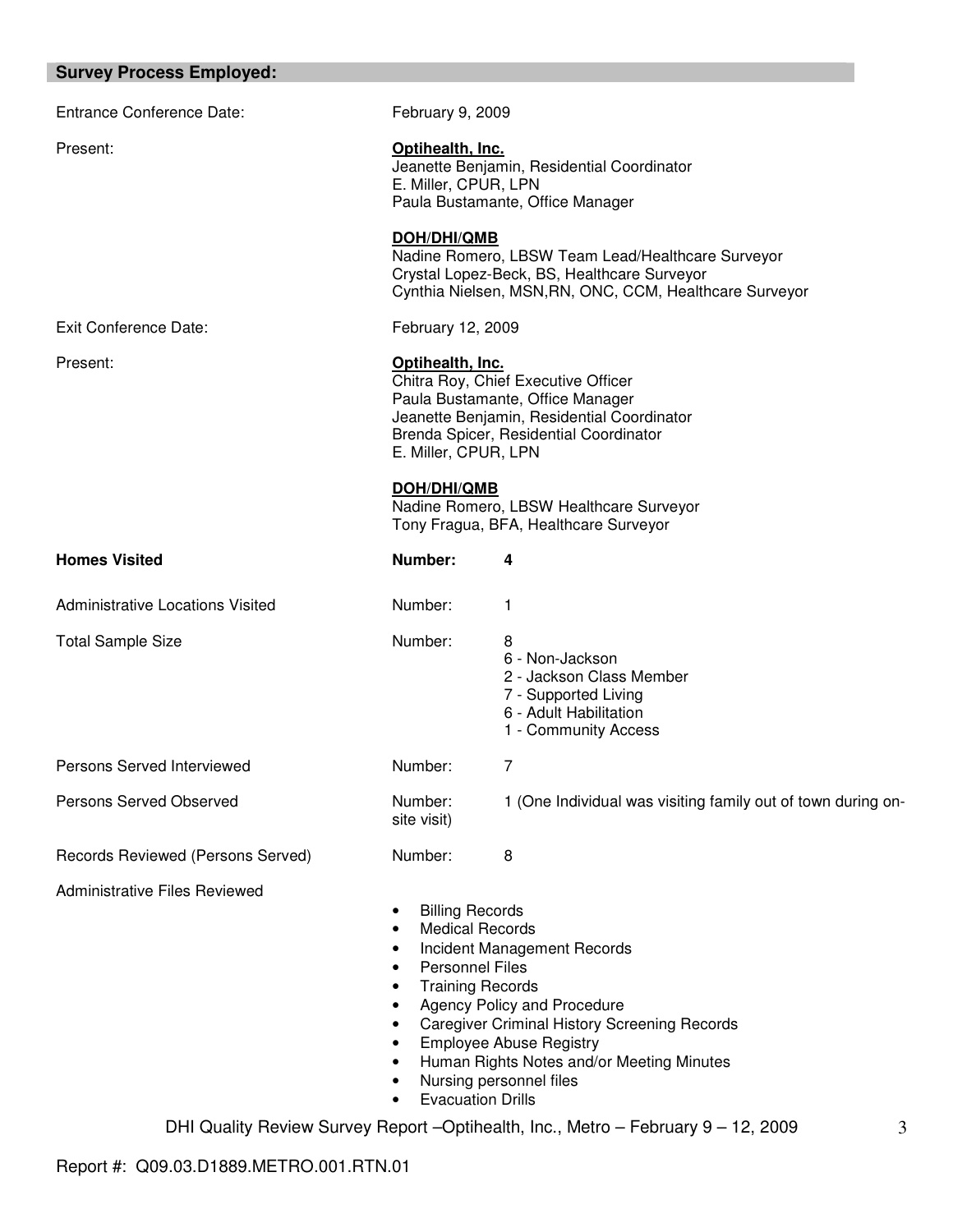• Quality Improvement/Quality Assurance Plan

- CC: Distribution List: DOH Division of Health Improvement
	- DOH Developmental Disabilities Supports Division
	- DOH Office of Internal Audit
	- HSD Medical Assistance Division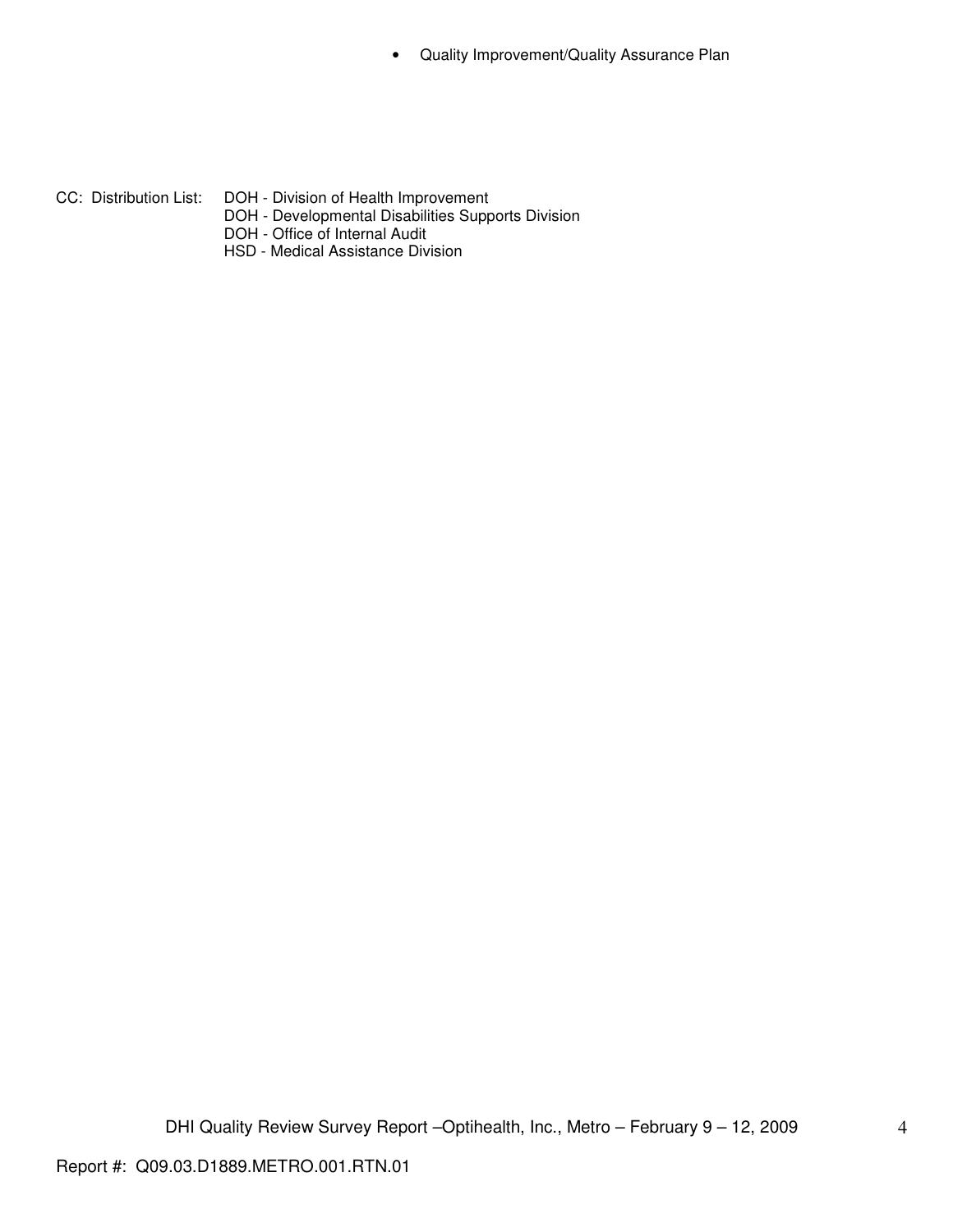# **Provider Instructions for Completing the QMB Plan of Correction (POC) Process**

- After a QMB Quality Review, your Survey Report will be sent to you via certified mail. You may request that it also be sent to you electronically by calling George Perrault, Plan of Correction Coordinator at 505-222-8624.
- Within 10 business days of the date you received your survey report, you must develop and send your Plan of Correction response to the QMB office. (Providers who do not pick up their mail will be referred to the Internal Review Committee [IRC]).
- For each Deficiency in your Survey Report, include specific information about HOW you will correct each Deficiency, WHO will fix each Deficiency ("Responsible Party"), and by WHEN ("Date Due").
- Your POC must not only address HOW, WHO and WHEN each Deficiency will be corrected, but must also address overall systemic issues to prevent the Deficiency from reoccurring, i.e., Quality Assurance (QA). Your description of your QA must include specifics about your selfauditing processes, such as HOW OFTEN you will self-audit, WHO will do it, and WHAT FORMS will be used.
- Corrective actions should be incorporated into your agency's Quality Assurance/Quality Improvement policies and procedures.
- You may send your POC response electronically to George.Perrault@state.nm.us, by fax (505- 841-5815), or by postal mail.
- Do not send supporting documentation to QMB until after your POC has been approved by QMB.
- QMB will notify you if your POC has been "Approved" or "Denied".
- Whether your POC is "Approved" or "Denied", you have a maximum of 45 business days to correct all survey Deficiencies from the date of receipt of your Survey Report. If your POC is "Denied" it must be revised and resubmitted ASAP, as the 45 working day limit is in effect. Providers whose revised POC is denied will be referred to the IRC.
- The POC must be completed on the official QMB Survey Report and Plan of Correction Form, unless approved in advance by the POC Coordinator.
- The following Deficiencies must be corrected within the deadlines below (after receipt of your Survey Report):

| $\circ$ CCHS and EAR:              | 10 working days |
|------------------------------------|-----------------|
| $\circ$ Medication errors:         | 10 working days |
| $\circ$ IMS system/training:       | 20 working days |
| $\circ$ ISP related documentation: | 30 working days |
| $\circ$ DDSD Training              | 45 working days |

- If you have questions about the POC process, call the QMB POC Coordinator, George Perrault at 505-222-8624 for assistance.
- For Technical Assistance (TA) in developing or implementing your POC, contact your local DDSD Regional Office.
- Once your POC has been approved by QMB, the POC may not be altered or the dates changed.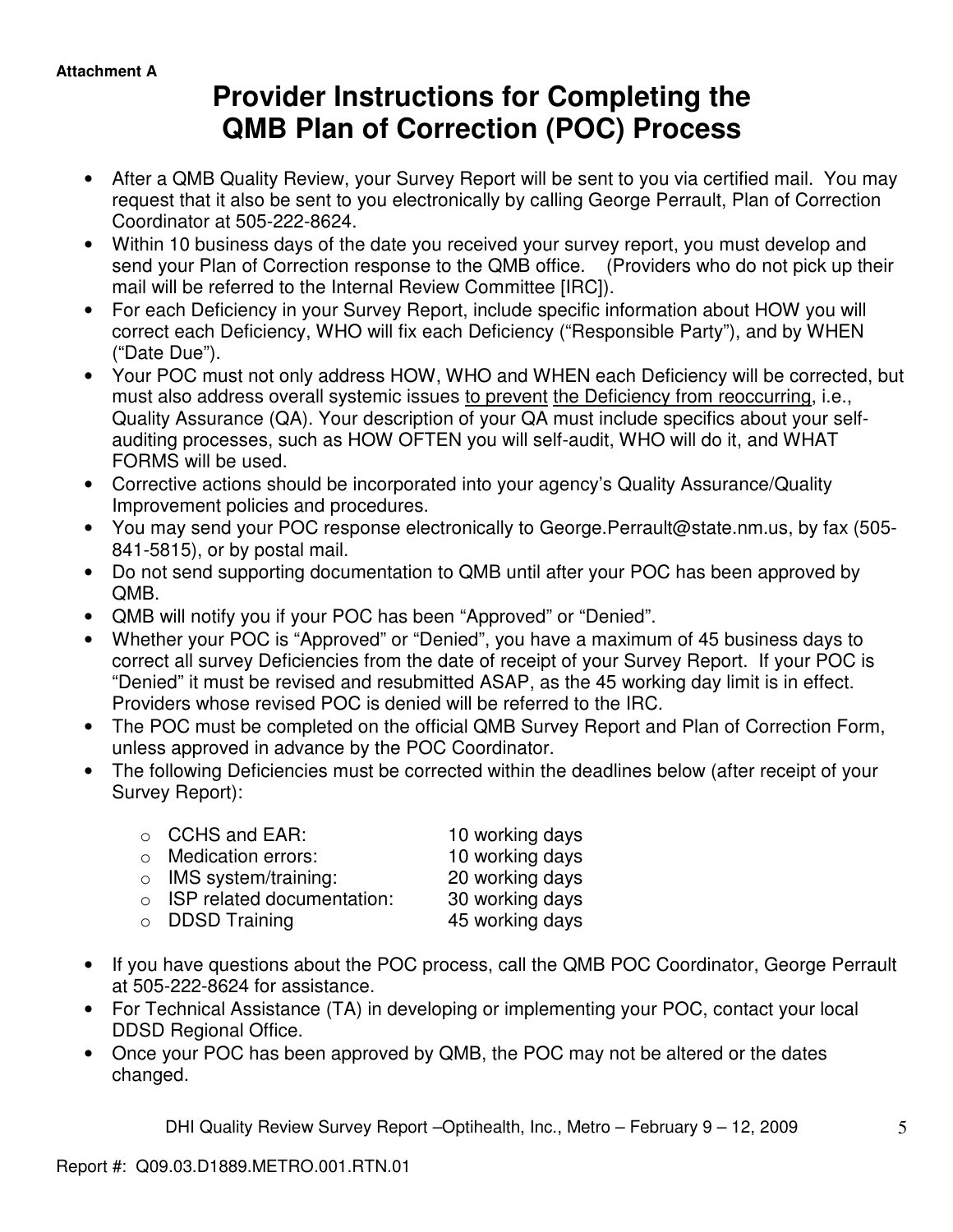- Requests for an extension or modification of your POC (post approval) must be made in writing and submitted to the POC Coordinator at QMB, and are approved on a case-by case basis.
- When submitting supporting documentation, organize your documents by Tag #s, and annotate or label each document using Individual #s.
- Do not submit original documents, copies are fine. Originals must be maintained in the agency/client file(s) as per DDSD Standards.
- Failure to submit, complete or implement your POC within the required timeframes will result in a referral to the IRC and the possible imposition of a \$200 per day Civil Monetary Penalty until it is received, completed and/or implemented.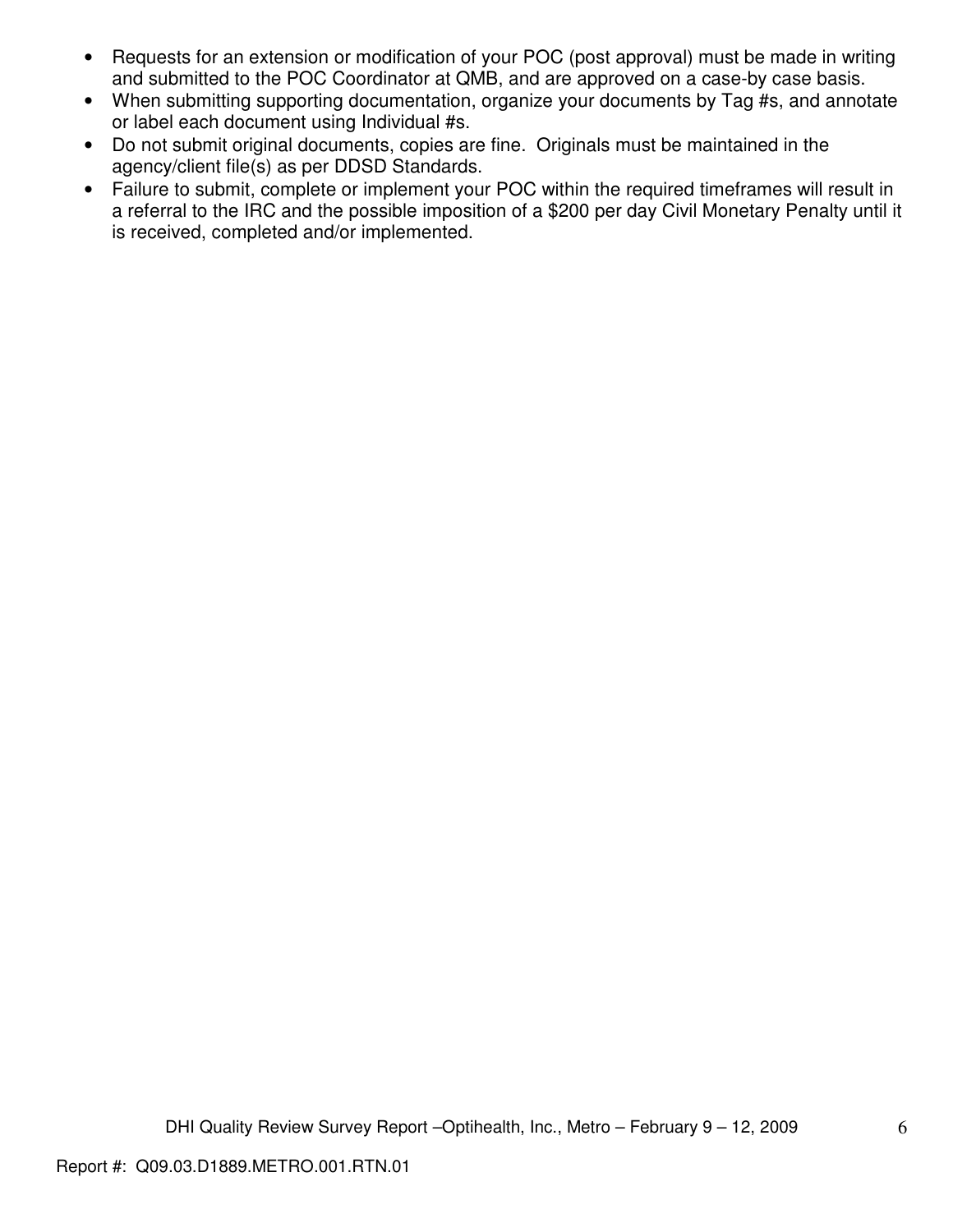## **QMB Scope and Severity Matrix of survey results**

Each deficiency in your Report of Findings is scored on a Scope and Severity Scale. The culmination of each deficiency's Scope and Severity is used to determine degree of compliance to standards and regulations and level of QMB Certification.

|                 |                  |                                                                |                                  | <b>SCOPE</b>                |                                               |
|-----------------|------------------|----------------------------------------------------------------|----------------------------------|-----------------------------|-----------------------------------------------|
|                 |                  |                                                                | <b>Isolated</b><br>$01\% - 15\%$ | <b>Pattern</b><br>16% - 79% | <b>Widespread</b><br>$80\% - 100\%$           |
| <b>SEVERITY</b> | High Impact      | Immediate<br>Jeopardy to<br>individual health<br>and or safety | J.                               | K.                          | L.                                            |
|                 |                  | <b>Actual harm</b>                                             | G.                               | Н.                          | 1.                                            |
|                 | Medium<br>Impact | <b>No Actual Harm</b><br><b>Potential for more</b>             | D.                               | Ε.                          | F. (3 or more)                                |
|                 |                  | than minimal harm                                              | $D.$ (2 or less)                 |                             | <b>F.</b> (no conditions<br>of participation) |
|                 | Low<br>Impact    | No Actual Harm<br>Minimal potential<br>for harm.               | A.                               | Β.                          | C.                                            |

Scope and Severity Definitions:

#### Key to Scope scale:

#### Isolated:

A deficiency that is limited to 1% to 15% of the sample, usually impacting no more than one or two individuals in the sample.

#### Pattern:

A deficiency that impacts a number or group of individuals from 16% to 79% of the sample is defined as a pattern finding. Pattern findings suggest the need for system wide corrective actions.

## Widespread:

A deficiency that impacts most or all (80% to 100%) of the individuals in the sample is defined as widespread or pervasive. Widespread findings suggest the need for system wide corrective actions as well as the need to implement a Continuous Quality Improvement process to improve or build infrastructure. Widespread findings must be referred to the Internal Review Committee for review and possible actions or sanctions.

Key to Severity scale: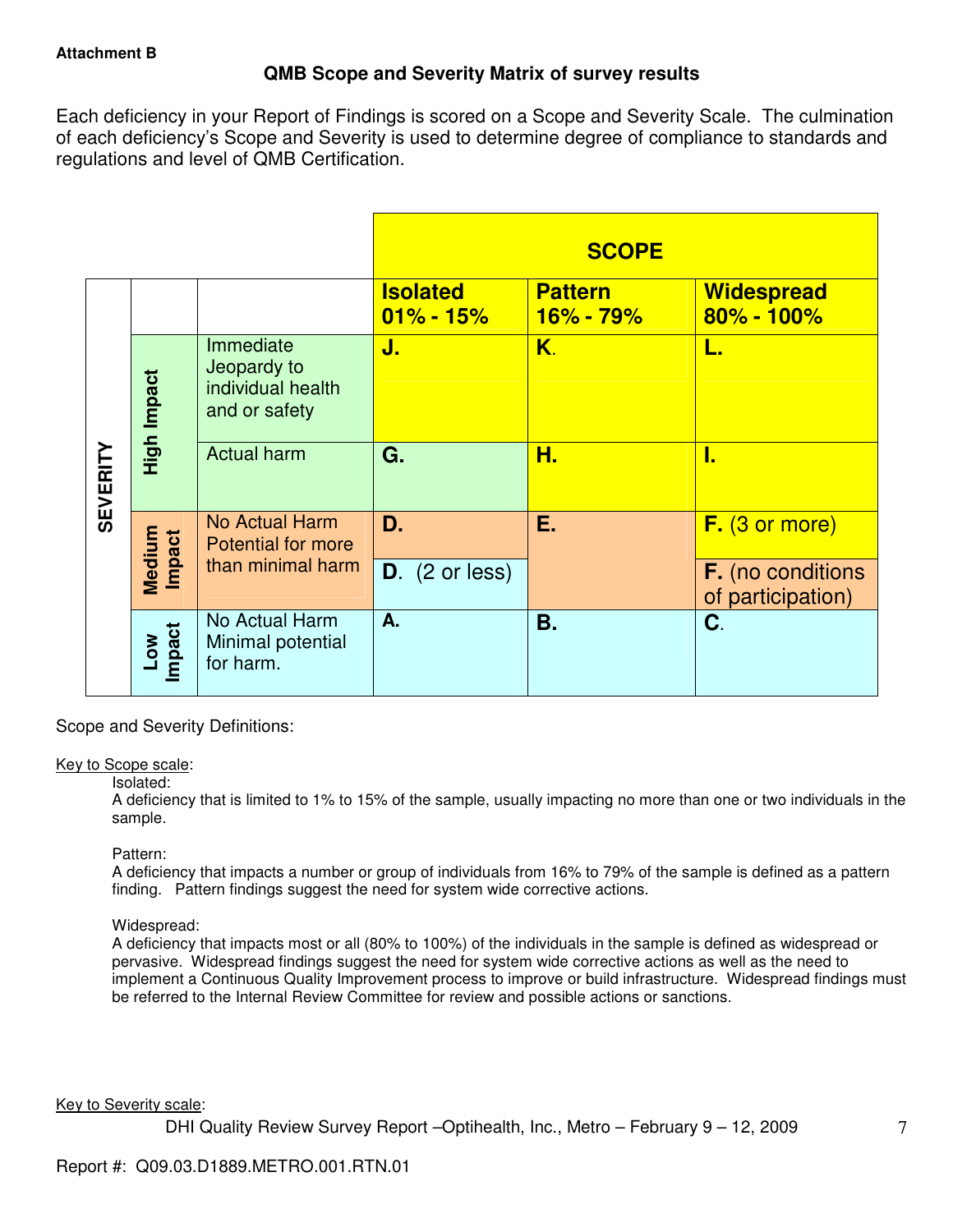Low Impact Severity: (Blue)

Low level findings have no or minimal potential for harm to an individual. Providers that have no findings above a "C" level may receive a "Quality" Certification approval rating from QMB.

Medium Impact Severity: (Tan)

Medium level findings have a potential for harm to an individual. Providers that have no findings above a "F" level and/or no more than two F level findings and no F level Conditions of Participation may receive a "Merit" Certification approval rating from QMB.

High Impact Severity: (Green or Yellow)

High level findings are when harm to an individual has occurred. Providers that have no findings above "I" level may only receive a "Standard" Approval rating from QMB and will be referred to the IRC.

High Impact Severity: (Yellow)

"J, K, and L" Level findings:

This is a finding of Immediate Jeopardy. If a provider is found to have "I" level findings or higher, with an outcome of Immediate Jeopardy, including repeat findings or Conditions of Participation they will be referred to the Internal Review Committee.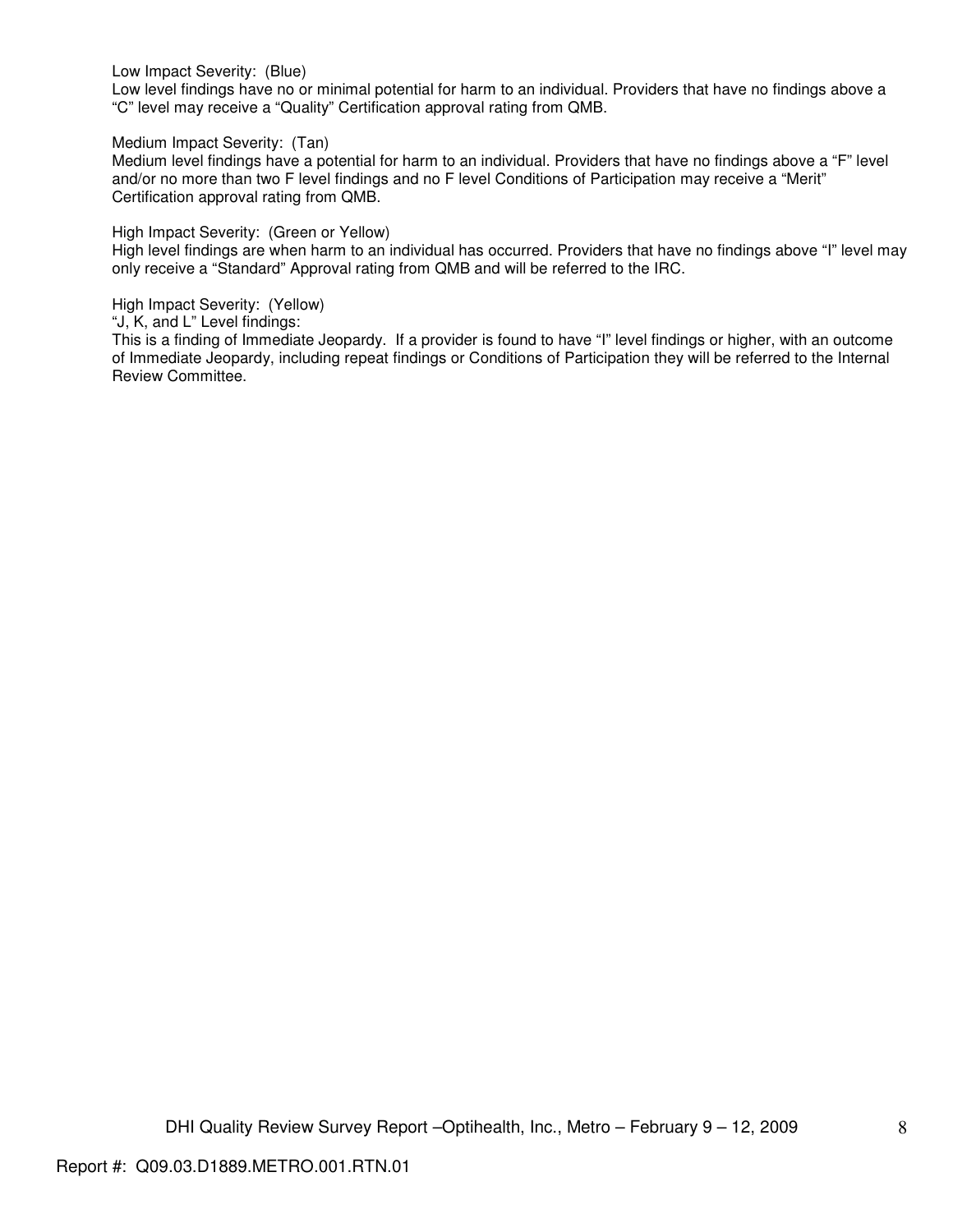## **Guidelines for the Provider Informal Reconsideration of Finding (IRF) Process**

## **Introduction:**

Throughout the process, surveyors are openly communicating with providers. Open communication means that surveyors have clarified issues and/or requested missing information before completing the review. Regardless, there may still be instances where the provider disagrees with a specific finding.

To informally dispute a finding the provider must request in writing an Informal Reconsideration of the Finding (IRF) to the QMB Deputy Bureau Chief **within 10 working days** of receipt of the final report.

The written request for an IRF must be completed on the **QMB Request for Informal Reconsideration of Finding Form** (available on the QMB website) and must specify in detail the request for reconsideration and why the finding is inaccurate. The **IRF request must include all supporting documentation or evidence that was not previously reviewed during the survey process.** 

## **The following limitations apply to the IRF process:**

- The request for an IRF and all supporting evidence must be received in 10 days.
- Findings based on evidence requested during the survey and not provided may not be subject to reconsideration.
- The supporting documentation must be new evidence not previously reviewed by the survey team.
- Providers must continue to complete their plan of correction during the IRF process
- Providers may not request an IRF to challenge the Scope and Severity of a finding.
- Providers may not request an IRF to challenge the sampling methodology.
- Providers may not request an IRF based on disagreement with the nature of the standard or regulation.
- Providers may not request an IRF to challenge the team composition
- Providers may not request an IRF to challenge the QMB Quality Approval Rating and the length of their DDSD provider contract.

## **A Provider forfeits the right to an IRF if the request is not made within 10 working days of receiving the report and does not include all supporting documentation or evidence to show compliance with the standards and regulations.**

QMB has 30 working days to complete the review and notify the provider of the decision. The request will be reviewed by the IRF committee. The Provider will be notified in writing of the ruling, no face to face meeting will be conducted.

When a Provider requests that a finding be reconsidered, it does not stop or delay the Plan of Correction process. **Providers must continue to complete the Plan of Correction, including the finding in dispute regardless of the IRF status.** If a finding is successfully reconsidered, it will be noted and will be removed or modified from the report. It should be noted that in some cases a Plan of Correction may be completed prior to the IRF process being completed. The provider will be notified in writing on the decisions of the IRF committee.

## **Administrative Review Process:**

If a Provider desires to challenge the decision of the IRF committee they may request an Administrative Review by the DHI and DDSD Director. The Request must be made in writing to the QMB Bureau Chief and received within 5 days of notification from the IRF decision.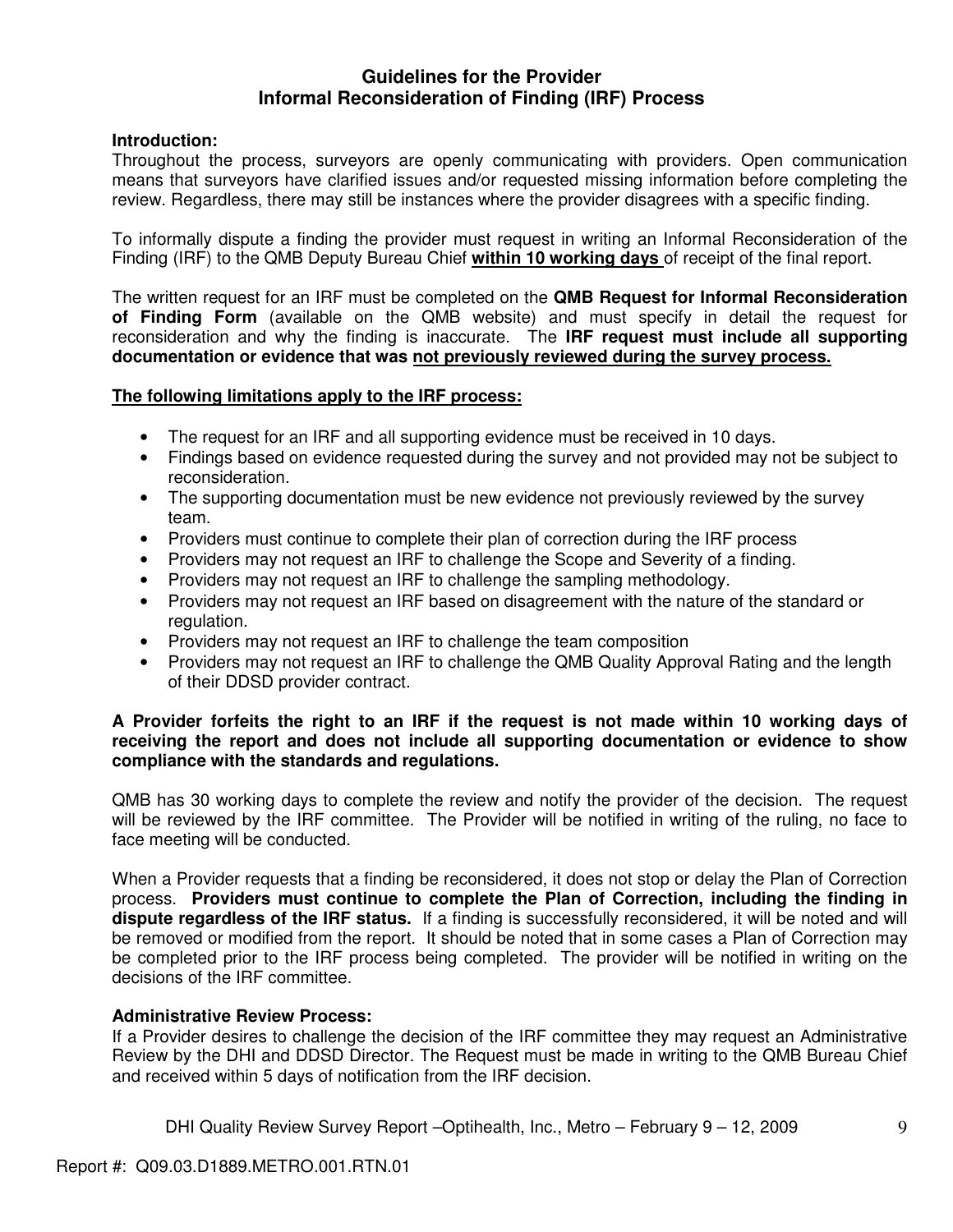## **Regarding IRC Sanctions:**

The Informal Reconsideration of the Finding process is a separate process specific to QMB Survey Findings and should not be confused with any process associated with IRC Sanctions.

If a Provider desires to Dispute or Appeal an IRC Sanction that is a separate and different process. Providers may choose the Informal Dispute Resolution Process or the Formal Medicaid Fair Hearing Process to dispute or appeal IRC sanctions, please refer to the DOH Sanction policy and section 39 of the provider contract agreement.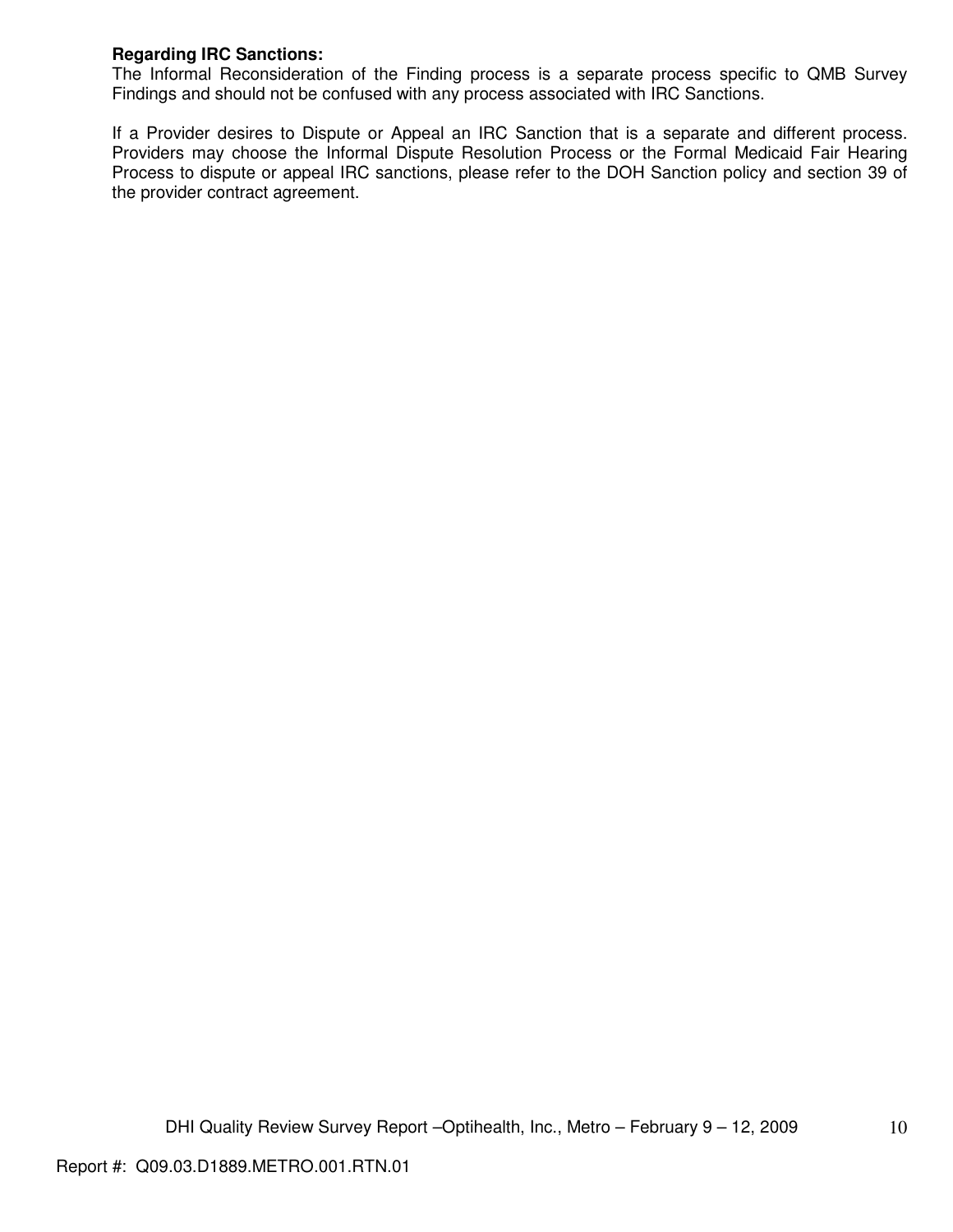| Agency:          | Optihealth, Inc. - Metro Region                                                                   |
|------------------|---------------------------------------------------------------------------------------------------|
| Program:         | Developmental Disabilities Waiver                                                                 |
| Service:         | Community Living (Supported Living) & Community Inclusion (Community Access & Adult Habilitation) |
| Monitoring Type: | Routine                                                                                           |
| Date of Survey:  | <b>February 9 - 12, 2009</b>                                                                      |

| Tag #1A08 Agency Case File                              | <b>Scope and Severity Rating: B</b>            |  |
|---------------------------------------------------------|------------------------------------------------|--|
| Developmental Disabilities (DD) Waiver Service          | Based on record review, the Agency failed to   |  |
| Standards effective 4/1/2007                            | maintain at the administrative office a        |  |
| <b>CHAPTER 1 II. PROVIDER AGENCY</b>                    | confidential case file for 2 of 8 individuals. |  |
| <b>REQUIREMENTS:</b> The objective of these             |                                                |  |
| standards is to establish Provider Agency policy,       | Review of the Agency individual case files     |  |
| procedure and reporting requirements for DD             | revealed the following items were missing,     |  |
| Medicaid Waiver program. These requirements             | incomplete, and/or not current:                |  |
| apply to all such Provider Agency staff, whether        |                                                |  |
| directly employed or subcontracting with the            |                                                |  |
| Provider Agency. Additional Provider Agency             | Addendum A (#2)<br>٠                           |  |
| requirements and personnel qualifications may           |                                                |  |
| be applicable for specific service standards.           | Occupational Therapy Plan (#4)<br>$\bullet$    |  |
| D. Provider Agency Case File for the                    |                                                |  |
| <b>Individual:</b> All Provider Agencies shall maintain |                                                |  |
| at the administrative office a confidential case        |                                                |  |
| file for each individual. Case records belong to        |                                                |  |
| the individual receiving services and copies shall      |                                                |  |
| be provided to the receiving agency whenever            |                                                |  |
| an individual changes providers. The record             |                                                |  |
| must also be made available for review when             |                                                |  |
| requested by DOH, HSD or federal government             |                                                |  |
| representatives for oversight purposes. The             |                                                |  |
| individual's case file shall include the following      |                                                |  |
| requirements:                                           |                                                |  |
| Emergency contact information, including<br>(1)         |                                                |  |
| the individual's address, telephone number,             |                                                |  |
| names and telephone numbers of relatives,               |                                                |  |
| or guardian or conservator, physician's                 |                                                |  |
| name(s) and telephone number(s),                        |                                                |  |
| pharmacy name, address and telephone                    |                                                |  |
| number, and health plan if appropriate;                 |                                                |  |
| The individual's complete and current ISP,<br>(2)       |                                                |  |
| with all supplemental plans specific to the             |                                                |  |
| individual, and the most current completed              |                                                |  |
| Health Assessment Tool (HAT);                           |                                                |  |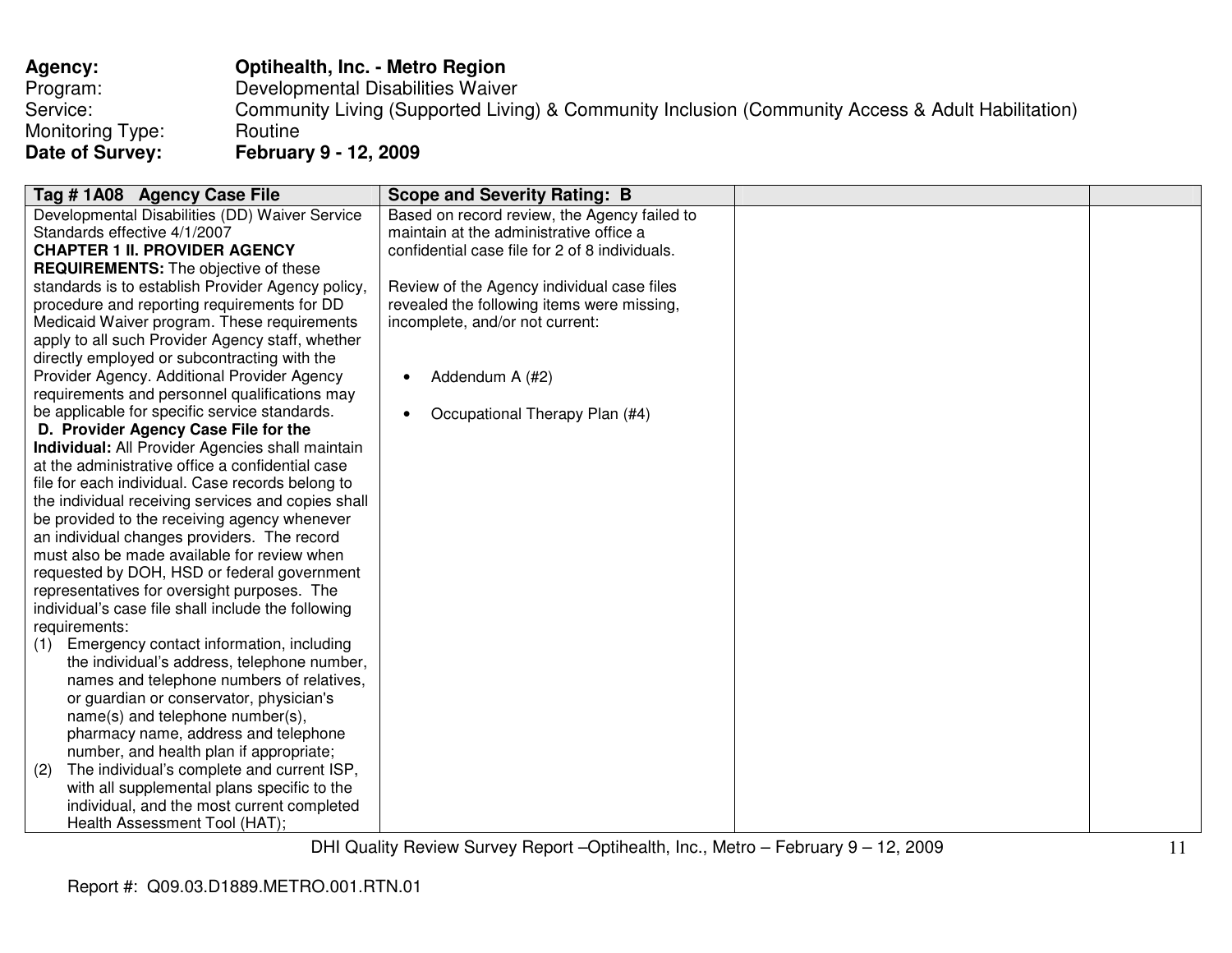| (3) | Progress notes and other service delivery      |  |  |
|-----|------------------------------------------------|--|--|
|     | documentation;                                 |  |  |
| (4) | Crisis Prevention/Intervention Plans, if there |  |  |
|     | are any for the individual;                    |  |  |
| (5) | A medical history, which shall include at      |  |  |
|     | least demographic data, current and past       |  |  |
|     | medical diagnoses including the cause (if      |  |  |
|     | known) of the developmental disability,        |  |  |
|     | psychiatric diagnoses, allergies (food,        |  |  |
|     | environmental, medications),                   |  |  |
|     | immunizations, and most recent physical        |  |  |
|     | exam;                                          |  |  |
| (6) | When applicable, transition plans              |  |  |
|     | completed for individuals at the time of       |  |  |
|     | discharge from Fort Stanton Hospital or Los    |  |  |
|     | Lunas Hospital and Training School; and        |  |  |
| (7) | Case records belong to the individual          |  |  |
|     | receiving services and copies shall be         |  |  |
|     | provided to the individual upon request.       |  |  |
| (8) | The receiving Provider Agency shall be         |  |  |
|     | provided at a minimum the following            |  |  |
|     | records whenever an individual changes         |  |  |
|     | provider agencies:                             |  |  |
|     | (a) Complete file for the past 12 months;      |  |  |
|     | (b) ISP and quarterly reports from the current |  |  |
|     | and prior ISP year;                            |  |  |
|     | (c) Intake information from original admission |  |  |
|     | to services; and                               |  |  |
|     | (d) When applicable, the Individual Transition |  |  |
|     | Plan at the time of discharge from Los         |  |  |
|     | Lunas Hospital and Training School or Ft.      |  |  |
|     | Stanton Hospital.                              |  |  |
|     |                                                |  |  |
|     |                                                |  |  |
|     |                                                |  |  |
|     |                                                |  |  |
|     |                                                |  |  |
|     |                                                |  |  |
|     |                                                |  |  |
|     |                                                |  |  |
|     |                                                |  |  |
|     |                                                |  |  |
|     |                                                |  |  |
|     |                                                |  |  |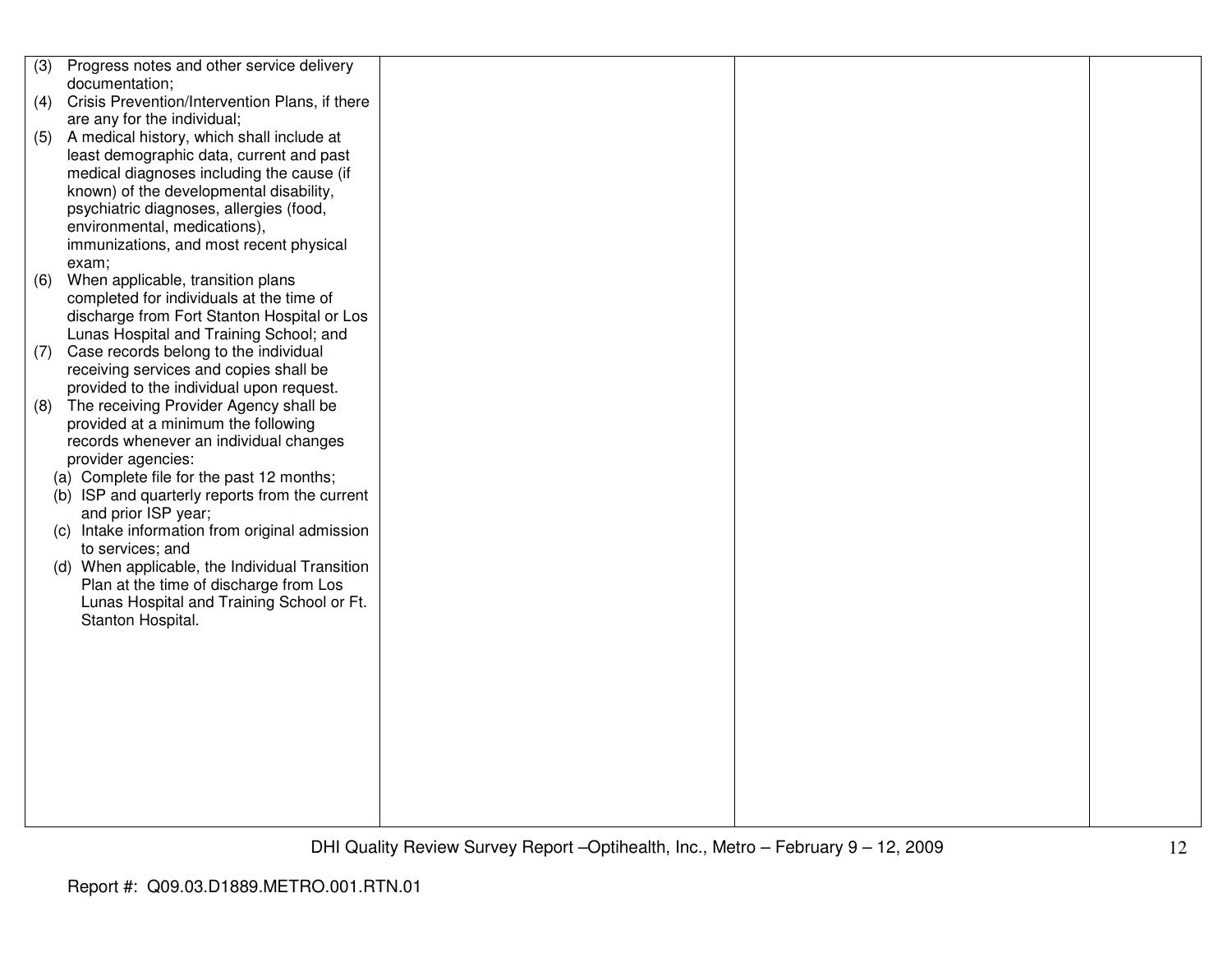| Tag #1A09 Medication Delivery (MAR)                 | <b>Scope and Severity Rating: E</b>                |  |
|-----------------------------------------------------|----------------------------------------------------|--|
| Developmental Disabilities (DD) Waiver Service      | Medication Administration Records (MAR) were       |  |
| Standards effective 4/1/2007                        | reviewed for the months of October, November       |  |
| <b>CHAPTER 1 II. PROVIDER AGENCY</b>                | and December 2008.                                 |  |
| <b>REQUIREMENTS:</b> The objective of these         |                                                    |  |
| standards is to establish Provider Agency policy,   | Based on record review, 3 of 8 individuals had     |  |
| procedure and reporting requirements for DD         | Medication Administration Records, which           |  |
| Medicaid Waiver program. These requirements         | contained missing medications entries and/or       |  |
| apply to all such Provider Agency staff, whether    | other errors:                                      |  |
| directly employed or subcontracting with the        |                                                    |  |
| Provider Agency. Additional Provider Agency         | Individual #2                                      |  |
| requirements and personnel qualifications may       | October 2008                                       |  |
| be applicable for specific service standards.       | MAR did not contain the purpose of the             |  |
| Ε.<br><b>Medication Delivery: Provider Agencies</b> | medications:                                       |  |
| that provide Community Living, Community            | • Prilosec (20 mg $-$ 1 time daily)                |  |
| Inclusion or Private Duty Nursing services shall    | • Depakote (500 mg $-$ 2 times daily)              |  |
| have written policies and procedures regarding      | • Zyprexa (10 mg $-$ 2 times daily)                |  |
| medication(s) delivery and tracking and reporting   | • Colace (100 mg $-$ 2 times daily)                |  |
| of medication errors in accordance with DDSD        | • Propranolol (60 mg $-$ 4 times daily             |  |
| Medication Assessment and Delivery Policy and       | • Folic Acid (1 mg $-$ 1 time daily)               |  |
| Procedures, the Board of Nursing Rules and          |                                                    |  |
| Board of Pharmacy standards and regulations.        | November 2008                                      |  |
|                                                     | MAR did not contain the purpose of the             |  |
| (2)<br>When required by the DDSD Medication         | medications:                                       |  |
| Assessment and Delivery Policy, Medication          | • Prilosec (20 mg $-$ 1 time daily)                |  |
| Administration Records (MAR) shall be               | • Depakote (500 mg $-$ 2 times daily)              |  |
| maintained and include:                             | • Zyprexa (10 mg $-$ 2 times daily)                |  |
| (a) The name of the individual, a transcription     | • Colace (100 mg $-$ 2 times daily)                |  |
| of the physician's written or licensed              | • Propranolol (60 mg $-$ 4 times daily             |  |
| health care provider's prescription                 | • Folic Acid (1 mg $-$ 1 time daily)               |  |
| including the brand and generic name of             |                                                    |  |
| the medication, diagnosis for which the             | December 2008                                      |  |
| medication is prescribed;                           | MAR did not contain the purpose of the             |  |
| (b) Prescribed dosage, frequency and                | medications:                                       |  |
| method/route of administration, times and           | • Propranolol (60 mg $-$ 4 times daily)            |  |
| dates of administration;                            | • Zyprexa (10 mg $-$ 2 times daily)                |  |
| Initials of the individual administering or<br>(C)  |                                                    |  |
| assisting with the medication;                      | Individual #3                                      |  |
| Explanation of any medication irregularity;<br>(d)  | November 2008                                      |  |
| (e) Documentation of any allergic reaction or       | MAR did not contain the purpose of the             |  |
| adverse medication effect; and                      | medications:                                       |  |
| For PRN medication, an explanation for<br>(f)       |                                                    |  |
| the use of the PRN medication shall                 | • Abilify $(10 \text{ mg} - 1 \text{ time daily})$ |  |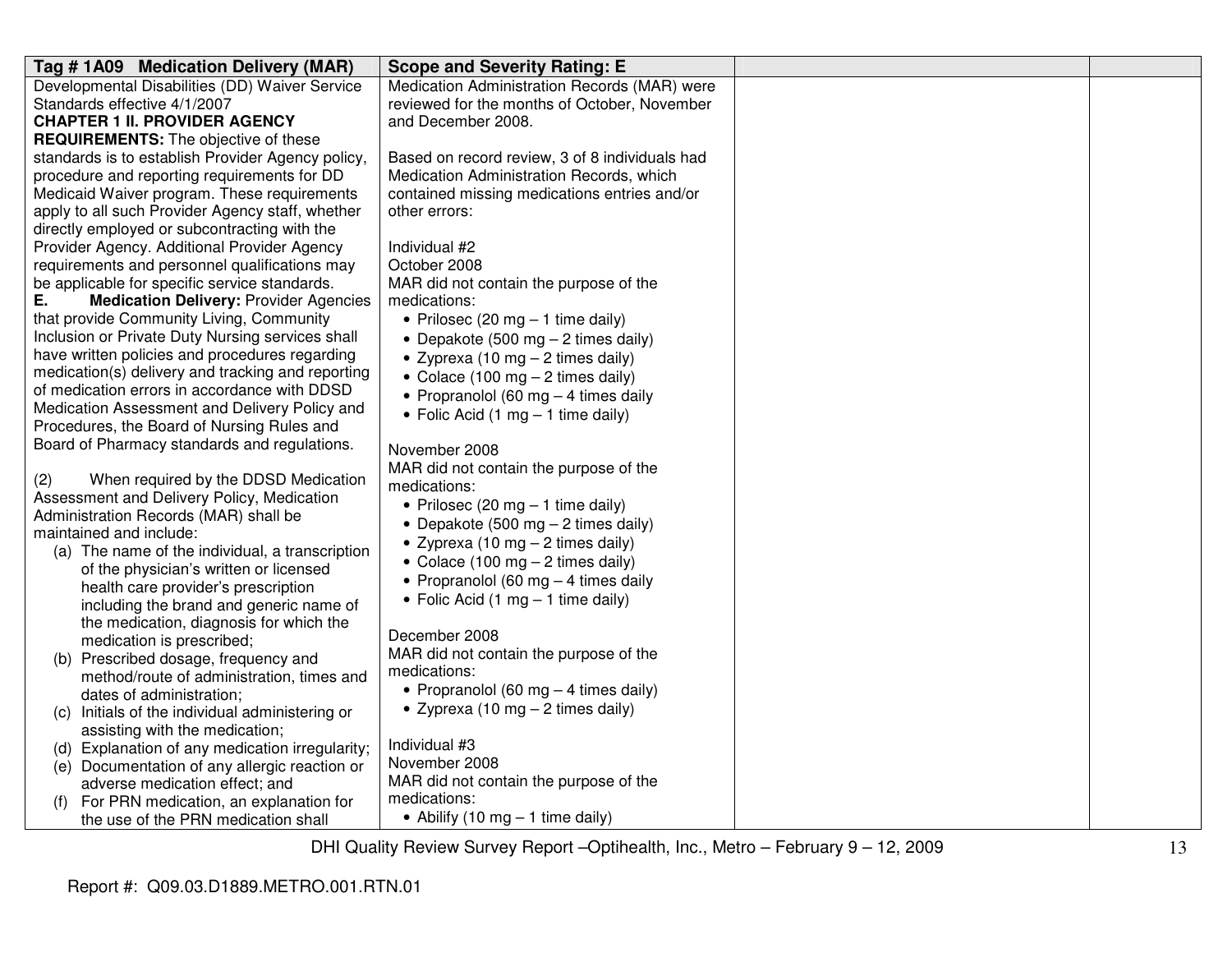|     | include observable signs/symptoms or<br>circumstances in which the medication is | December 2008                               |  |
|-----|----------------------------------------------------------------------------------|---------------------------------------------|--|
|     | to be used, and documentation of                                                 | • Abilify (10 mg $-$ 1 time daily)          |  |
|     | effectiveness of PRN medication                                                  | • Fosamax (70 mg $-$ 1 tablet every 7 days) |  |
|     | administered.                                                                    |                                             |  |
|     | (3) The Provider Agency shall also maintain a                                    | Individual #5                               |  |
|     | signature page that designates the full                                          | MAR did not contain the purpose of the      |  |
|     | name that corresponds to each initial used                                       | medications:                                |  |
|     | to document administered or assisted                                             | • Risperdal $(1mg - 1$ time daily)          |  |
|     | delivery of each dose;                                                           |                                             |  |
| (4) | MARs are not required for individuals                                            | November 2008                               |  |
|     | participating in Independent Living who self-                                    | MAR did not contain the purpose of the      |  |
|     | administer their own medications;                                                | medications:                                |  |
| (5) | Information from the prescribing pharmacy                                        | • Metronidazole (500 mg $-$ 2 times daily)  |  |
|     | regarding medications shall be kept in the                                       | • Penicillin (500 mg $-$ 4 times daily)     |  |
|     | home and community inclusion service                                             |                                             |  |
|     | locations and shall include the expected                                         |                                             |  |
|     | desired outcomes of administrating the                                           |                                             |  |
|     | medication, signs and symptoms of adverse<br>events and interactions with other  |                                             |  |
|     | medications;                                                                     |                                             |  |
|     |                                                                                  |                                             |  |
|     |                                                                                  |                                             |  |
|     | NMAC 16.19.11.8 MINIMUM STANDARDS:                                               |                                             |  |
|     | A. MINIMUM STANDARDS FOR THE                                                     |                                             |  |
|     | DISTRIBUTION, STORAGE, HANDLING AND                                              |                                             |  |
|     | <b>RECORD KEEPING OF DRUGS:</b>                                                  |                                             |  |
|     |                                                                                  |                                             |  |
|     | (d) The facility shall have a Medication                                         |                                             |  |
|     | Administration Record (MAR) documenting                                          |                                             |  |
|     | medication administered to residents, including                                  |                                             |  |
|     | over-the-counter medications. This                                               |                                             |  |
|     | documentation shall include:                                                     |                                             |  |
|     | Name of resident;<br>(i)<br>Date given;                                          |                                             |  |
|     | (ii)<br>Drug product name;                                                       |                                             |  |
|     | (iii)<br>Dosage and form;<br>(iv)                                                |                                             |  |
|     | Strength of drug;<br>(v)                                                         |                                             |  |
|     | Route of administration;<br>(vi)                                                 |                                             |  |
|     | (vii) How often medication is to be taken;                                       |                                             |  |
|     | (viii) Time taken and staff initials;                                            |                                             |  |
|     | Dates when the medication is<br>(ix)                                             |                                             |  |
|     |                                                                                  |                                             |  |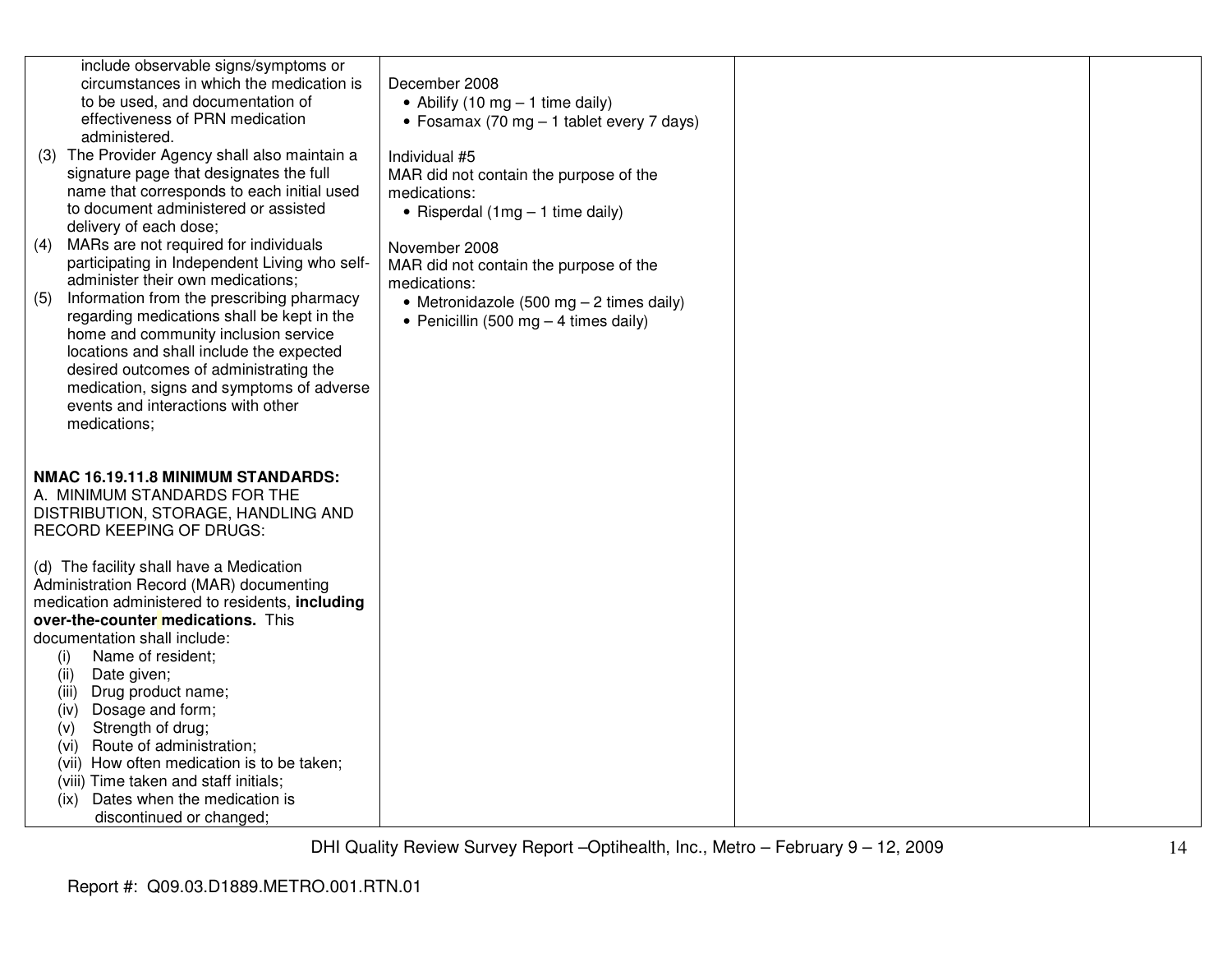| The name and initials of all staff<br>(x)              |  |  |
|--------------------------------------------------------|--|--|
| administering medications.                             |  |  |
|                                                        |  |  |
|                                                        |  |  |
| <b>Model Custodial Procedure Manual</b>                |  |  |
| <b>D. Administration of Drugs</b>                      |  |  |
|                                                        |  |  |
| Unless otherwise stated by practitioner, patients      |  |  |
| will not be allowed to administer their own            |  |  |
| medications.                                           |  |  |
|                                                        |  |  |
| Document the practitioner's order authorizing the      |  |  |
| self-administration of medications.                    |  |  |
|                                                        |  |  |
|                                                        |  |  |
| All PRN (As needed) medications shall have             |  |  |
| complete detail instructions regarding the             |  |  |
| administering of the medication. This shall            |  |  |
| include:                                               |  |  |
|                                                        |  |  |
| $\triangleright$ symptoms that indicate the use of the |  |  |
| medication,                                            |  |  |
| $\triangleright$ exact dosage to be used, and          |  |  |
| $\blacktriangleright$                                  |  |  |
| the exact amount to be used in a 24 hour               |  |  |
| period.                                                |  |  |
|                                                        |  |  |
|                                                        |  |  |
|                                                        |  |  |
|                                                        |  |  |
|                                                        |  |  |
|                                                        |  |  |
|                                                        |  |  |
|                                                        |  |  |
|                                                        |  |  |
|                                                        |  |  |
|                                                        |  |  |
|                                                        |  |  |
|                                                        |  |  |
|                                                        |  |  |
|                                                        |  |  |
|                                                        |  |  |
|                                                        |  |  |
|                                                        |  |  |
|                                                        |  |  |
|                                                        |  |  |
|                                                        |  |  |
|                                                        |  |  |
|                                                        |  |  |
|                                                        |  |  |
|                                                        |  |  |
|                                                        |  |  |
|                                                        |  |  |
|                                                        |  |  |
|                                                        |  |  |
|                                                        |  |  |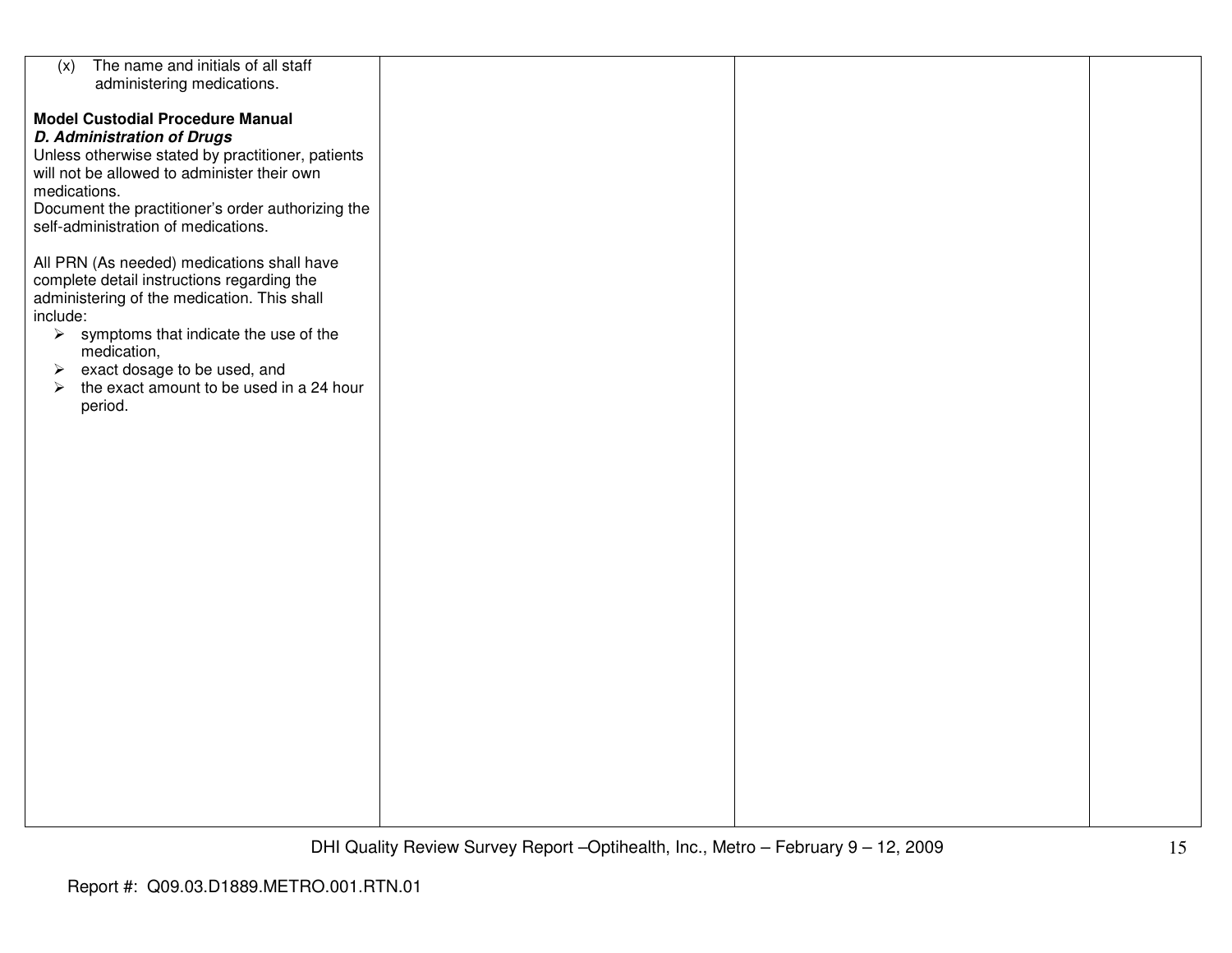| Tag #1A20 DSP Training Documents                                                            | <b>Scope and Severity Rating: F</b>             |  |
|---------------------------------------------------------------------------------------------|-------------------------------------------------|--|
| Developmental Disabilities (DD) Waiver Service                                              | Based on record review, the Agency failed to    |  |
| Standards effective 4/1/2007                                                                | ensure that Orientation and Training            |  |
| <b>CHAPTER 1 IV. GENERAL REQUIREMENTS</b>                                                   | requirements were met for 79 of 107 Direct      |  |
| FOR PROVIDER AGENCY SERVICE                                                                 | Service Personnel.                              |  |
| <b>PERSONNEL:</b> The objective of this section is to                                       |                                                 |  |
| establish personnel standards for DD Medicaid                                               | Review of Direct Service Personnel training     |  |
| Waiver Provider Agencies for the following                                                  | records found no evidence of the following      |  |
| services: Community Living Supports,                                                        | required DOH/DDSD trainings and certification   |  |
| Community Inclusion Services, Respite,                                                      | being completed:                                |  |
| Substitute Care and Personal Support                                                        |                                                 |  |
| Companion Services. These standards apply to                                                | • Pre- Service (DSP #10, 12, 13, 14, 17, 18,    |  |
| all personnel who provide services, whether                                                 | 28, 29, 37, 38, 40, 42, 44, 49, 50, 53, 57, 62, |  |
| directly employed or subcontracting with the                                                | 63, 74, 81, 84, 87, 90, 91, 93, 96, 103, 104,   |  |
| Provider Agency. Additional personnel                                                       | 106, 111 & 112)                                 |  |
| requirements and qualifications may be                                                      |                                                 |  |
| applicable for specific service standards.                                                  | • Basic Health/Orientation (DSP #10, 12, 13,    |  |
| <b>C.</b> Orientation and Training Requirements:                                            | 14, 17, 26, 28, 29, 30, 34, 37, 38, 40, 42, 44, |  |
| Orientation and training for direct support                                                 | 45, 53, 55, 58, 63, 68, 73, 74, 81, 84, 85, 91, |  |
| staff and his or her supervisors shall comply                                               | 92, 93, 96, 100, 102, 103, 104 & 111)           |  |
| with the DDSD/DOH Policy Governing the                                                      |                                                 |  |
| <b>Training Requirements for Direct Support</b>                                             | • Person-Centered Planning (1-Day) (DSP         |  |
| Staff and Internal Service Coordinators                                                     | #12, 14, 18, 24, 29, 30, 37, 40, 44, 45, 50,    |  |
| Serving Individuals with Developmental                                                      | 51, 53, 54, 55, 58, 61, 63, 69, 73, 81, 84, 85, |  |
| Disabilities to include the following:                                                      | 87, 89, 90, 91, 92, 96, 100, 102, 103, 105,     |  |
| Each new employee shall receive<br>(1)                                                      | 106, 108 & 112)                                 |  |
| appropriate orientation, including but not                                                  |                                                 |  |
| limited to, all policies relating to fire                                                   | · First Aid (DSP #15, 21, 24, 29, 35, 40, 44,   |  |
| prevention, accident prevention, incident                                                   | 47, 48, 50, 53, 61, 63, 67, 72, 82, 91, 94, 96, |  |
| management and reporting, and emergency                                                     | 98, 101, 103, 104, 107, 113 & 114)              |  |
| procedures; and                                                                             |                                                 |  |
| Individual-specific training for each<br>(2)<br>individual under his or her direct care, as | • CPR (DSP #9, 15, 21, 29, 35, 40, 41, 44, 47,  |  |
| described in the individual service plan,                                                   | 48, 53, 56, 57, 61, 63, 67, 72, 82, 91, 94, 96, |  |
| prior to working alone with the individual.                                                 | 98, 101, 103, 104, 107, 113 & 114)              |  |
|                                                                                             |                                                 |  |
|                                                                                             | • Assisting With Medications (DSP #16, 19,      |  |
|                                                                                             | 22, 26, 29, 30, 40, 41, 47, 48, 51, 53, 60, 62, |  |
|                                                                                             | 67, 73, 84, 88, 91, 98, 100, 102 & 107)         |  |
|                                                                                             |                                                 |  |
|                                                                                             | • Rights & Advocacy (DSP # 26, 27, 30, 36,      |  |
|                                                                                             | 39, 48, 49, 62, 73, 85, 87, 89, 90, 91, 100 &   |  |
|                                                                                             | 102)                                            |  |
|                                                                                             |                                                 |  |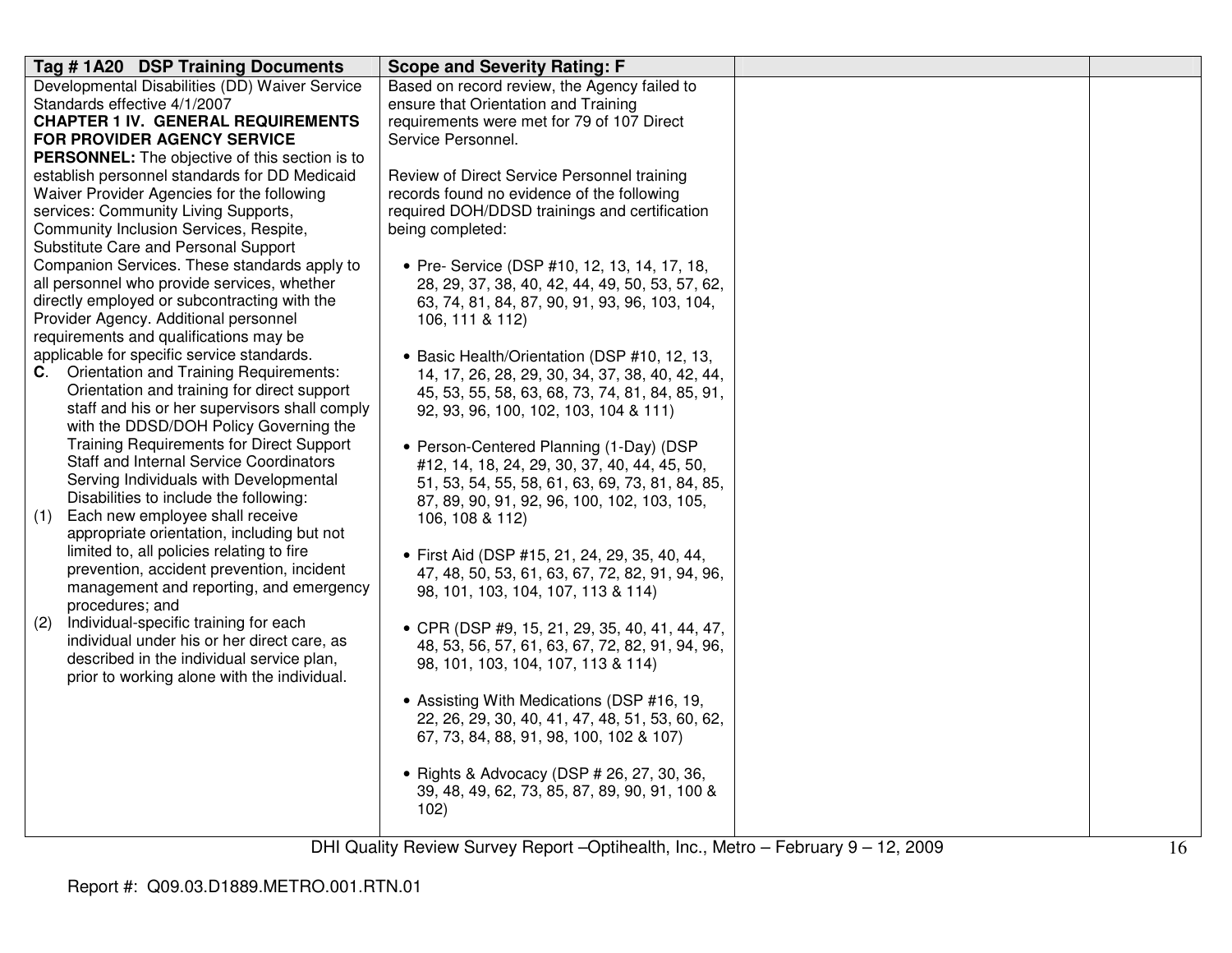| • Level 1 Health (DSP #26, 27, 30, 36, 48, 49, |  |
|------------------------------------------------|--|
| 62, 73, 85, 87, 89, 91, 92, 100 & 102)         |  |
|                                                |  |
|                                                |  |
|                                                |  |
| • Teaching & Support Strategies (DSP #26,      |  |
| 27, 30, 48, 49, 73, 88, 89, 91, 92, 100 & 102) |  |
|                                                |  |
|                                                |  |
| • Positive Behavior Supports Strategies (DSP   |  |
|                                                |  |
| #26, 27, 30, 39, 48, 49, 59, 62, 73, 85, 87,   |  |
| 88, 89, 91, 92, 100 & 102)                     |  |
|                                                |  |
|                                                |  |
| • Participatory Communication & Choice         |  |
|                                                |  |
| Making (DSP #26, 27, 30, 36, 48, 49, 51, 62,   |  |
| 73, 75, 85, 87, 88, 89, 91, 92, 94, 100 &      |  |
|                                                |  |
| 102)                                           |  |
|                                                |  |
|                                                |  |
|                                                |  |
|                                                |  |
|                                                |  |
|                                                |  |
|                                                |  |
|                                                |  |
|                                                |  |
|                                                |  |
|                                                |  |
|                                                |  |
|                                                |  |
|                                                |  |
|                                                |  |
|                                                |  |
|                                                |  |
|                                                |  |
|                                                |  |
|                                                |  |
|                                                |  |
|                                                |  |
|                                                |  |
|                                                |  |
|                                                |  |
|                                                |  |
|                                                |  |
|                                                |  |
|                                                |  |
|                                                |  |
|                                                |  |
|                                                |  |
|                                                |  |
|                                                |  |
|                                                |  |
|                                                |  |
|                                                |  |
|                                                |  |
|                                                |  |
|                                                |  |
|                                                |  |
|                                                |  |
|                                                |  |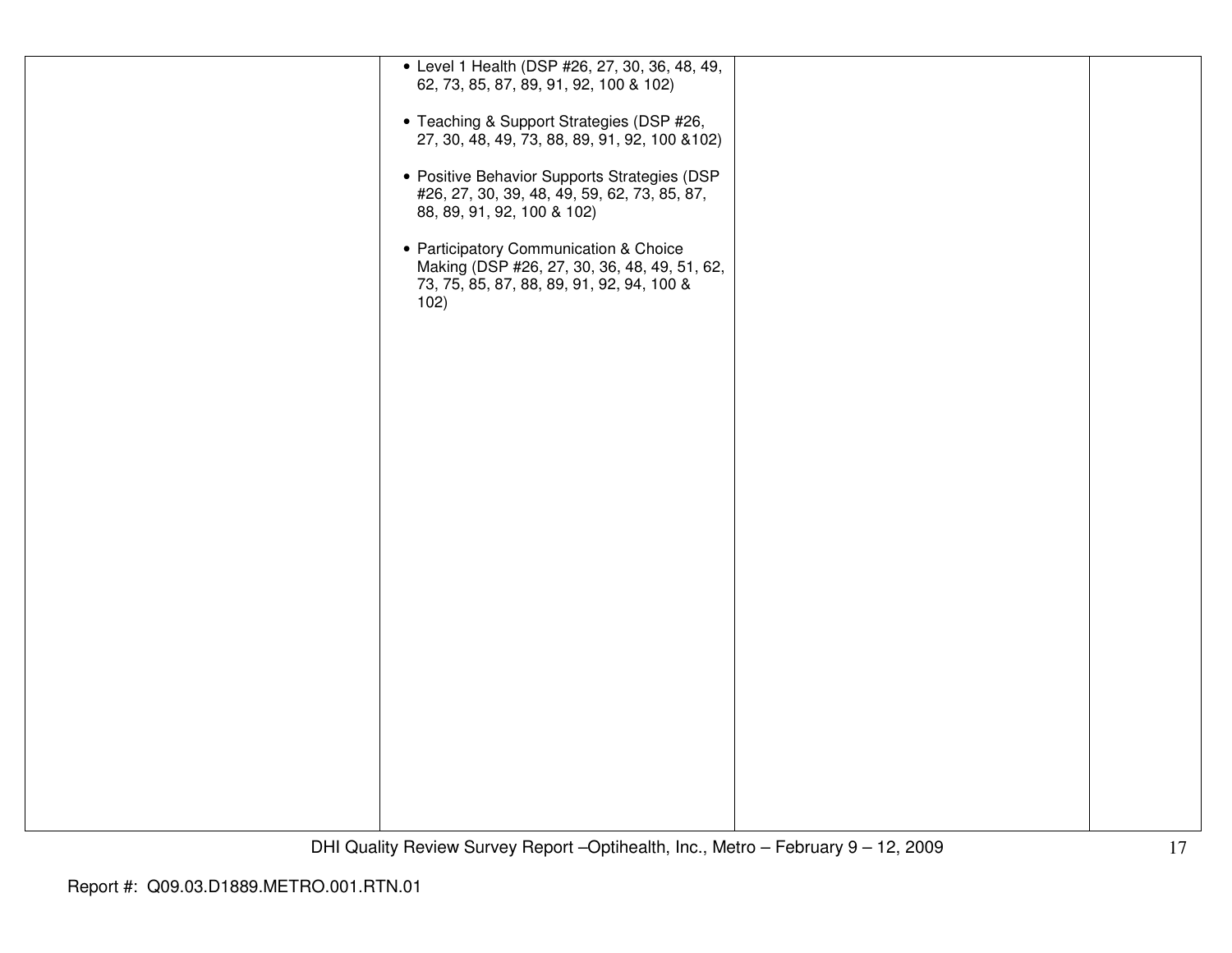| Tag #1A22 Staff Competence                                                                   | <b>Scope and Severity Rating: D</b>             |  |
|----------------------------------------------------------------------------------------------|-------------------------------------------------|--|
| Developmental Disabilities (DD) Waiver Service                                               | Based on interview, the Agency failed to ensure |  |
| Standards effective 4/1/2007                                                                 | that training competencies were met for 1 of 10 |  |
| <b>CHAPTER 1 IV. GENERAL REQUIREMENTS</b>                                                    | Direct Service Personnel.                       |  |
| <b>FOR PROVIDER AGENCY SERVICE</b>                                                           |                                                 |  |
| <b>PERSONNEL:</b> The objective of this section is to                                        | When DSP were asked if they received training   |  |
| establish personnel standards for DD Medicaid                                                | on the Individuals ISP, the following was       |  |
| Waiver Provider Agencies for the following                                                   | reported:                                       |  |
| services: Community Living Supports,                                                         | • DSP #74 stated, "I looked at it."             |  |
| Community Inclusion Services, Respite,                                                       |                                                 |  |
| Substitute Care and Personal Support                                                         | When DSP were asked if they received training   |  |
| Companion Services. These standards apply to                                                 | on the Individuals Occupational Therapy Plan,   |  |
| all personnel who provide services, whether                                                  | the following was reported:                     |  |
| directly employed or subcontracting with the                                                 | DSP #74 stated, "No." (Per Individual           |  |
| Provider Agency. Additional personnel                                                        | Specific Training Section of the ISP, the       |  |
| requirements and qualifications may be                                                       | individuals requires an Occupational            |  |
| applicable for specific service standards.                                                   | Therapy Plan) (Individual #6)                   |  |
| <b>Qualifications for Direct Service</b><br>F.                                               |                                                 |  |
| Personnel: The following employment                                                          | When DSP were asked if they received training   |  |
| qualifications and competency requirements                                                   | on the Individuals Physical Therapy Plan, the   |  |
| are applicable to all Direct Service                                                         | following was reported:                         |  |
| Personnel employed by a Provider Agency:                                                     | DSP #74 stated, "No." (Per Individual           |  |
| Direct service personnel shall be eighteen<br>(1)                                            | Specific Training Section of the ISP, the       |  |
| (18) years or older. Exception: Adult                                                        | individuals requires an Plan Therapy Plan)      |  |
| Habilitation can employ direct care                                                          | (Individual $# 6$ )                             |  |
| personnel under the age of eighteen 18                                                       |                                                 |  |
| years, but the employee shall work directly                                                  | When DSP were asked if they received training   |  |
| under a supervisor, who is physically                                                        | on the Individuals Speech Therapy Plan, the     |  |
| present at all times;                                                                        | following was reported:                         |  |
| Direct service personnel shall have the<br>(2)                                               | DSP #74 stated, "No." (Per Individual           |  |
| ability to read and carry out the                                                            | Specific Training Section of the ISP, the       |  |
| requirements in an ISP;                                                                      | individuals requires an Speech Therapy          |  |
| Direct service personnel shall be available<br>(3)<br>to communicate in the language that is | Plan) (Individual #6)                           |  |
| functionally required by the individual or in                                                |                                                 |  |
| the use of any specific augmentative                                                         |                                                 |  |
| communication system utilized by the                                                         |                                                 |  |
| individual;                                                                                  |                                                 |  |
| Direct service personnel shall meet the<br>(4)                                               |                                                 |  |
| qualifications specified by DDSD in the                                                      |                                                 |  |
| Policy Governing the Training                                                                |                                                 |  |
| Requirements for Direct Support Staff and                                                    |                                                 |  |
| Internal Service Coordinators, Serving                                                       |                                                 |  |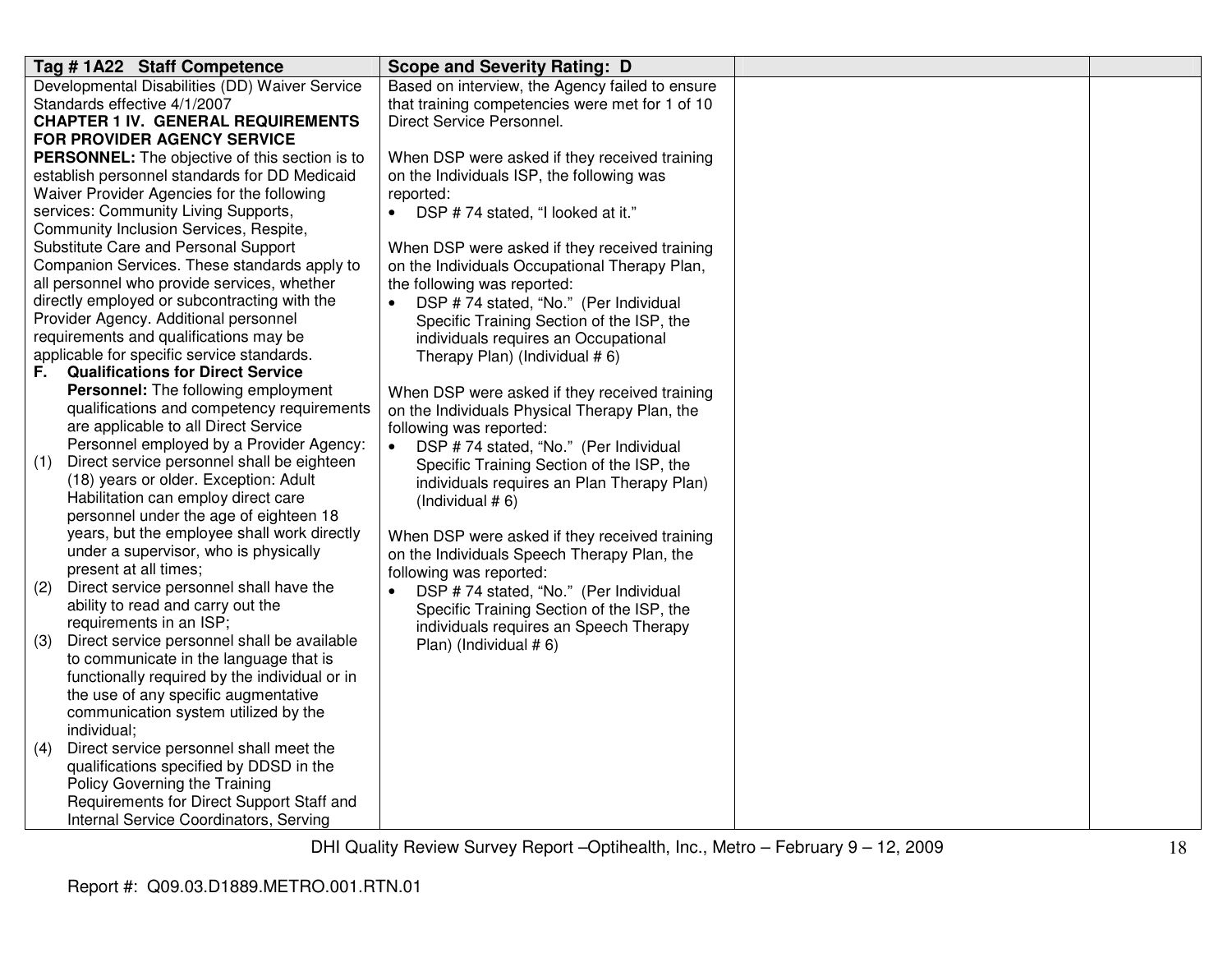|     | Individuals with Developmental Disabilities;    |  |  |
|-----|-------------------------------------------------|--|--|
|     | and                                             |  |  |
| (5) | Direct service Provider Agencies of Respite     |  |  |
|     | Services, Substitute Care, Personal             |  |  |
|     | Support Services, Nutritional Counseling,       |  |  |
|     | Therapists and Nursing shall demonstrate        |  |  |
|     | basic knowledge of developmental                |  |  |
|     | disabilities and have training or               |  |  |
|     | demonstrable qualifications related to the      |  |  |
|     | role he or she is performing and complete       |  |  |
|     | individual specific training as required in the |  |  |
|     | ISP for each individual he or she support.      |  |  |
| (6) | Report required personnel training status to    |  |  |
|     | the DDSD Statewide Training Database as         |  |  |
|     | specified in DDSD policies as related to        |  |  |
|     | training requirements as follows:               |  |  |
|     | (a) Initial comprehensive personnel status      |  |  |
|     | report (name, date of hire, Social Security     |  |  |
|     | number category) on all required                |  |  |
|     | personnel to be submitted to DDSD               |  |  |
|     | Statewide Training Database within the          |  |  |
|     | first ninety (90) calendar days of providing    |  |  |
|     | services;                                       |  |  |
|     | (b) Staff who do not wish to use his or her     |  |  |
|     | Social Security Number may request an           |  |  |
|     | alternative tracking number; and                |  |  |
|     | (c) Quarterly personnel update reports sent     |  |  |
|     | to DDSD Statewide Training Database to          |  |  |
|     | reflect new hires, terminations, inter-         |  |  |
|     | provider Agency position changes, and           |  |  |
|     | name changes.                                   |  |  |
|     |                                                 |  |  |
|     |                                                 |  |  |
|     |                                                 |  |  |
|     |                                                 |  |  |
|     |                                                 |  |  |
|     |                                                 |  |  |
|     |                                                 |  |  |
|     |                                                 |  |  |
|     |                                                 |  |  |
|     |                                                 |  |  |
|     |                                                 |  |  |
|     |                                                 |  |  |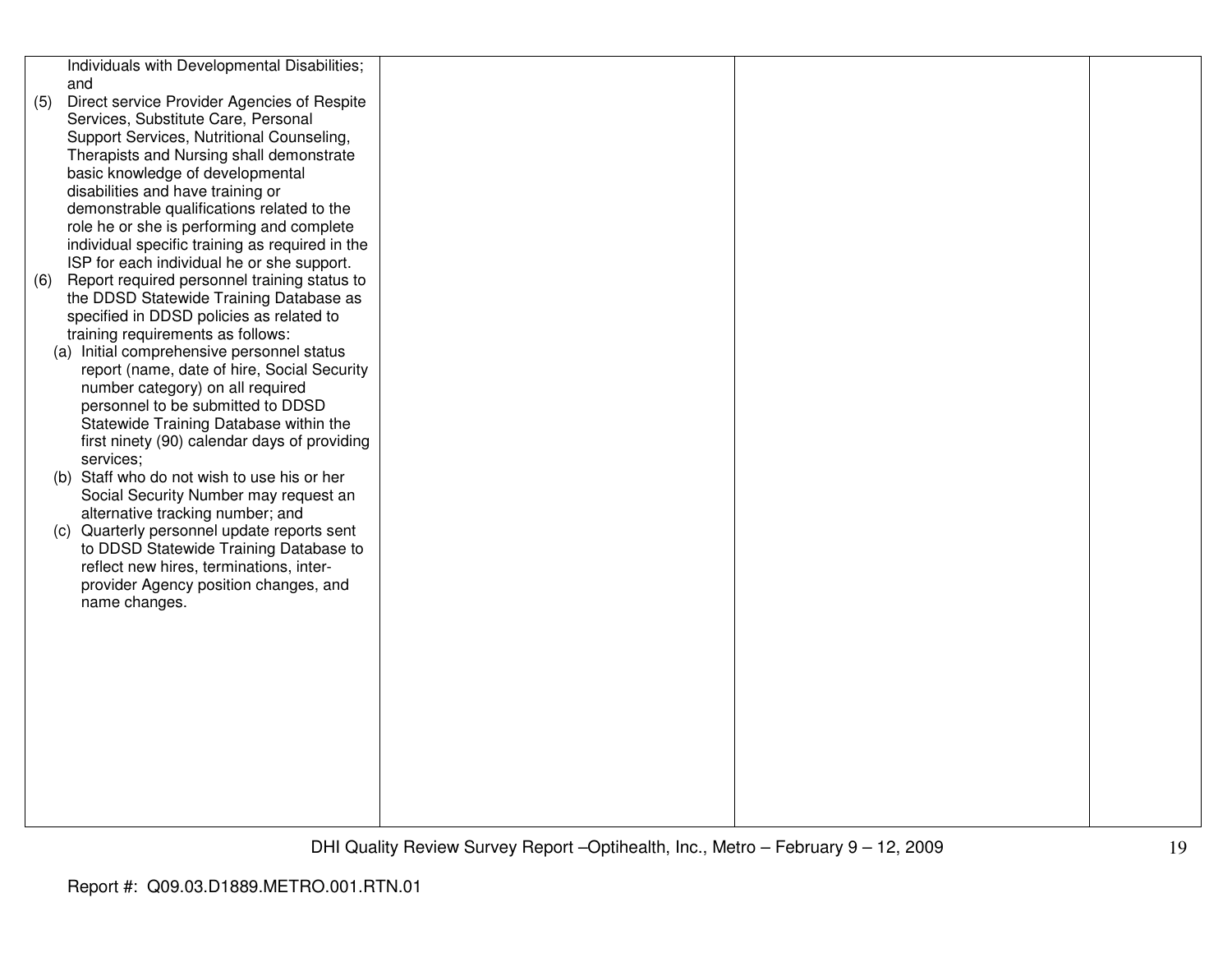| <b>NMAC 7.1.9.9</b><br>Based on record review, the Agency failed to<br>A. Prohibition on Employment: A care<br>maintain documentation indicating no<br>provider shall not hire or continue the<br>"disqualifying convictions" or documentation of<br>employment or contractual services of any<br>the timely submission of pertinent application<br>applicant, caregiver or hospital caregiver for<br>information to the Caregiver Criminal History<br>whom the care provider has received notice of a<br>Screening Program was on file for 23 of 109<br>disqualifying conviction, except as provided in<br>Agency Personnel.<br>Subsection B of this section.<br><b>NMAC 7.1.9.11</b><br>• #11 – Date of Hire $1/16/09$<br><b>DISQUALIFYING CONVICTIONS.</b> The<br>• #13 - Date of Hire 10/27/08<br>following felony convictions disqualify an<br>• #14 – Date of Hire 6/23/08<br>applicant, caregiver or hospital caregiver from<br>• #17 – Date of Hire $12/2/08$<br>employment or contractual services with a care<br>• #25 - Date of Hire 12/23/08<br>provider:<br>$\bullet$ #28 - Date of Hire 1/5/09<br>A. homicide;<br>• #30 - Date of Hire 10/26/07<br><b>B.</b> trafficking, or trafficking in controlled<br>• #47 – Date of Hire $2/16/07$<br>substances:<br>• #53 – Date of Hire $5/19/08$<br>C. kidnapping, false imprisonment, aggravated<br>• #61 - Date of Hire 9/08/08<br>assault or aggravated battery;<br>• #63 – Date of Hire $8/11/08$<br>D. rape, criminal sexual penetration, criminal<br>• #67 - Date of Hire 4/20/04<br>sexual contact, incest, indecent exposure, or<br>• #68 – Date of Hire $1/5/09$<br>other related felony sexual offenses; |
|---------------------------------------------------------------------------------------------------------------------------------------------------------------------------------------------------------------------------------------------------------------------------------------------------------------------------------------------------------------------------------------------------------------------------------------------------------------------------------------------------------------------------------------------------------------------------------------------------------------------------------------------------------------------------------------------------------------------------------------------------------------------------------------------------------------------------------------------------------------------------------------------------------------------------------------------------------------------------------------------------------------------------------------------------------------------------------------------------------------------------------------------------------------------------------------------------------------------------------------------------------------------------------------------------------------------------------------------------------------------------------------------------------------------------------------------------------------------------------------------------------------------------------------------------------------------------------------------------------------------------------------------------------------------------|
| • #73 – Date of Hire 5/16/07<br>E. crimes involving adult abuse, neglect or<br>• #76 – Date of Hire $10/4/07$<br>financial exploitation;<br>F. crimes involving child abuse or neglect;<br>• #78 – Date of Hire $1/7/09$<br>G. crimes involving robbery, larceny, extortion,<br>• #83 – Date of Hire $1/30/09$<br>burglary, fraud, forgery, embezzlement, credit<br>• #87 – Date of Hire $6/5/08$<br>card fraud, or receiving stolen property; or<br>• #90 – Date of Hire $9/24/08$<br>H. an attempt, solicitation, or conspiracy<br>• #96 – Date of Hire $6/12/08$<br>involving any of the felonies in this subsection.<br>• #108 – Date of Hire $9/12/08$<br>• #109 – Date of Hire 1/28/09<br>Chapter 1.IV. General Provider Requirements.<br>• #112 - Date of Hire $10/2/08$<br>D. Criminal History Screening: All personnel<br>shall be screened by the Provider Agency in<br>regard to the employee's qualifications,<br>references, and employment history, prior to<br>employment. All Provider Agencies shall comply<br>with the Criminal Records Screening for<br>Caregivers 7.1.12 NMAC and Employee Abuse<br>Registry 7.1.12 NMAC as required by the<br>Department of Health, Division of Health                                                                                                                                                                                                                                                                                                                                                                                                                                                               |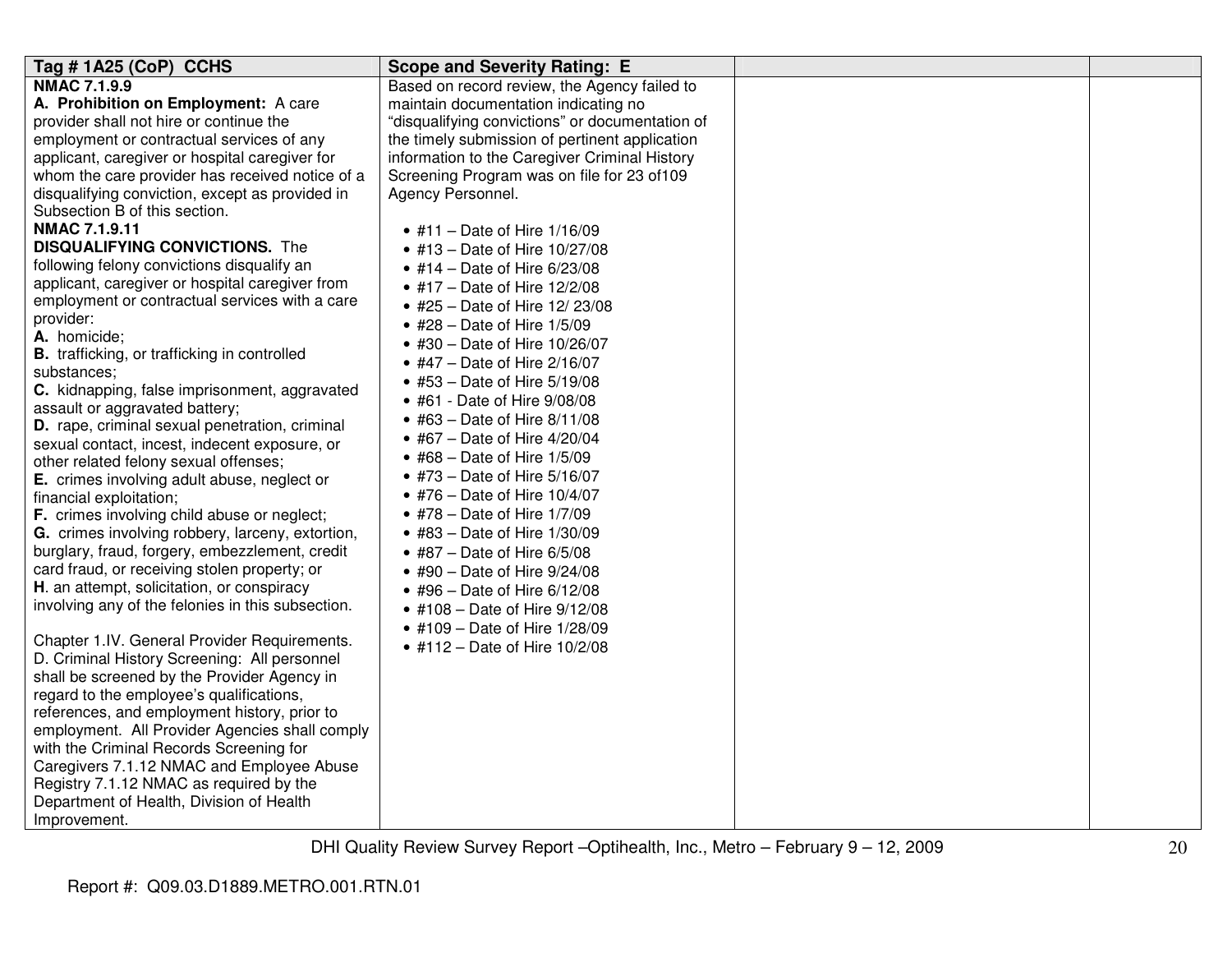| Tag # 1A26 (CoP) COR / EAR                          | <b>Scope and Severity Rating: E</b>             |  |
|-----------------------------------------------------|-------------------------------------------------|--|
| NMAC 7.1.12.8                                       | Based on record review, the Agency failed to    |  |
| <b>REGISTRY ESTABLISHED; PROVIDER</b>               | maintain documentation in the employee's        |  |
| <b>INQUIRY REQUIRED:</b> Upon the effective date    | personnel records that evidenced inquiry to the |  |
| of this rule, the department has established and    | Employee Abuse Registry prior to employment     |  |
| maintains an accurate and complete electronic       | for 62 of 109 Agency Personnel.                 |  |
| registry that contains the name, date of birth,     |                                                 |  |
| address, social security number, and other          | The following Agency personnel records          |  |
| appropriate identifying information of all persons  | contained No evidence of the Employee           |  |
| who, while employed by a provider, have been        | Abuse Registry being completed:                 |  |
| determined by the department, as a result of an     |                                                 |  |
| investigation of a complaint, to have engaged in    | • #11 - Date of Hire $1/16/09$                  |  |
| a substantiated registry-referred incident of       | • #13 – Date of Hire $10/27/09$                 |  |
| abuse, neglect or exploitation of a person          | • #14 – Date of Hire $6/23/08$                  |  |
| receiving care or services from a provider.         | • #17 – Date of Hire $12/2/08$                  |  |
| Additions and updates to the registry shall be      | $\bullet$ #18 - Date of Hire 3/6/08             |  |
| posted no later than two (2) business days          | • #20 – Date of Hire $11/17/08$                 |  |
| following receipt. Only department staff            | • #25 – Date of Hire $12/23/08$                 |  |
| designated by the custodian may access,             | • #28 - Date of Hire 1/5/09                     |  |
| maintain and update the data in the registry.       | • #29 – Date of Hire $10/10/08$                 |  |
| Provider requirement to inquire of<br>А.            | • #32 - Date of Hire 12/15/08                   |  |
| registry. A provider, prior to employing or         | • #35 – Date of Hire $1/15/08$                  |  |
| contracting with an employee, shall inquire of the  | $\bullet$ #36 - Date of Hire 2/6/08             |  |
| registry whether the individual under               | • #38 – Date of Hire $12/31/08$                 |  |
| consideration for employment or contracting is      |                                                 |  |
| listed on the registry.                             | • #42 – Date of Hire $1/5/09$                   |  |
| Prohibited employment. A provider<br>В.             | • #43 – Date of Hire $1/20/09$                  |  |
| may not employ or contract with an individual to    | $\bullet$ #52 - Date of Hire 2/9/09             |  |
| be an employee if the individual is listed on the   | • #64 – Date of Hire $1/28/09$                  |  |
| registry as having a substantiated registry-        | • #68 – Date of Hire $1/5/09$                   |  |
| referred incident of abuse, neglect or exploitation | • #69 - Date of Hire 10/31/08                   |  |
| of a person receiving care or services from a       | • #74 – Date of Hire $12/08/08$                 |  |
| provider.                                           | • #76 – Date of Hire $10/4/07$                  |  |
| Documentation of inquiry to registry.<br>D.         | • #78 – Date of Hire $1/7/09$                   |  |
| The provider shall maintain documentation in the    | • #79 - Date of Hire 1/23/09                    |  |
| employee's personnel or employment records          | • #80 - Date of Hire $1/30/09$                  |  |
| that evidences the fact that the provider made an   | • #83 - Date of Hire 1/30/09                    |  |
| inquiry to the registry concerning that employee    |                                                 |  |
| prior to employment. Such documentation must        |                                                 |  |
| include evidence, based on the response to such     | The following Agency Personnel records          |  |
| inquiry received from the custodian by the          | contained evidence that indicated the Employee  |  |
| provider, that the employee was not listed on the   | Abuse Registry was completed after hire:        |  |
| registry as having a substantiated registry-        |                                                 |  |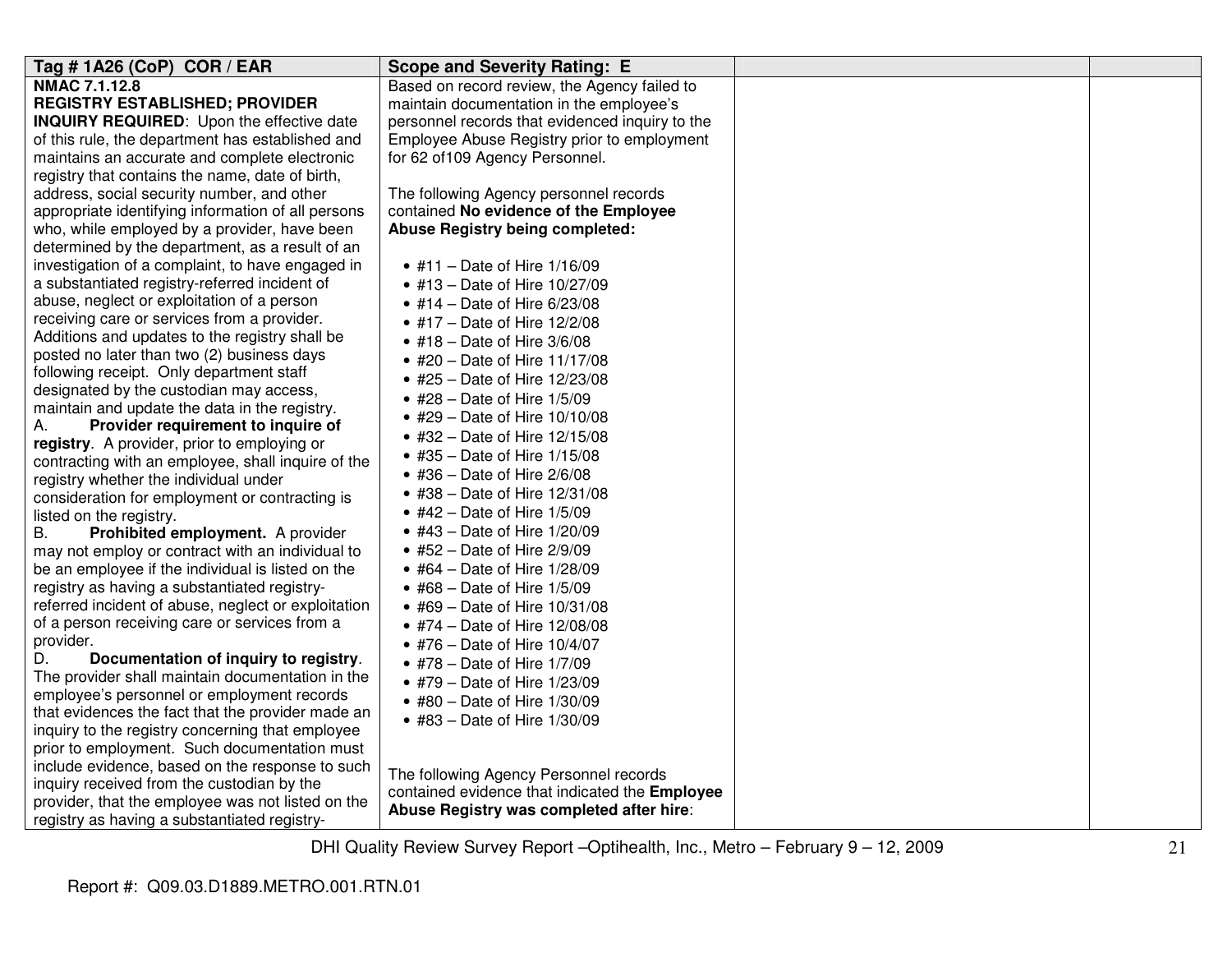| referred incident of abuse, neglect or                                                  |                                     |  |
|-----------------------------------------------------------------------------------------|-------------------------------------|--|
| exploitation.                                                                           | • #12 – Date of Hire 5/30/08        |  |
| Ε.<br>Documentation for other staff. With                                               | • #24 - Date of Hire 3/27/09        |  |
| respect to all employed or contracted individuals                                       | • #34 – Date of Hire $7/11/08$      |  |
| providing direct care who are licensed health                                           | • #37 – Date of Hire $7/24/08$      |  |
| care professionals or certified nurse aides, the                                        | • #39 – Date of Hire $3/18/06$      |  |
| provider shall maintain documentation reflecting                                        | • #40 - Date of Hire 5/19/08        |  |
| the individual's current licensure as a health care                                     | • #41 – Date of Hire $7/7/07$       |  |
| professional or current certification as a nurse                                        | • #44 - Date of Hire $11/6/08$      |  |
| aide.                                                                                   | • #46 – Date of Hire 8/8/08         |  |
| <b>Chapter 1.IV.</b> General Provider Requirements.                                     | • #48 – Date of Hire $1/2/08$       |  |
| D. Criminal History Screening: All personnel                                            | • #50 – Date of Hire $11/14/08$     |  |
| shall be screened by the Provider Agency in<br>regard to the employee's qualifications, | • #53 - Date of Hire 5/19/08        |  |
| references, and employment history, prior to                                            | • #54 – Date of Hire $8/22/08$      |  |
| employment. All Provider Agencies shall comply                                          | • #55 – Date of Hire $9/16/08$      |  |
| with the Criminal Records Screening for                                                 | • #57 – Date of Hire $7/7/08$       |  |
| Caregivers 7.1.12 NMAC and Employee Abuse                                               | • #58 – Date of Hire $10/21/08$     |  |
| Registry 7.1.12 NMAC as required by the                                                 | $\bullet$ #61 - Date of Hire 9/8/08 |  |
| Department of Health, Division of Health                                                | • #62 – Date of Hire $8/13/07$      |  |
| Improvement.                                                                            | • #63 – Date of Hire $8/11/08$      |  |
|                                                                                         | • #69 - Date of Hire 10/31/08       |  |
|                                                                                         | • #72 - Date of Hire 7/28/06        |  |
|                                                                                         | • #77 - Date of Hire 9/17/08        |  |
|                                                                                         | $\bullet$ #87 – Date of Hire 6/5/08 |  |
|                                                                                         | • #90 - Date of Hire $9/24/08$      |  |
|                                                                                         | $\bullet$ #91 - Date of Hire 4/8/08 |  |
|                                                                                         | • #95 - Date of Hire 8/26/08        |  |
|                                                                                         | • #96 – Date of Hire $6/12/08$      |  |
|                                                                                         | • #97 – Date of Hire $11/4/08$      |  |
|                                                                                         | $\bullet$ #99 - Date of Hire 6/9/08 |  |
|                                                                                         | • #103 - Date of Hire 7/11/08       |  |
|                                                                                         | • #104 - Date of Hire $9/11/08$     |  |
|                                                                                         | • #106 – Date of Hire $7/24/08$     |  |
|                                                                                         | • #107 - Date of Hire 5/27/08       |  |
|                                                                                         | • #108 - Date of Hire 9/12/08       |  |
|                                                                                         | • #109 - Date of Hire 1/28/09       |  |
|                                                                                         | • #111 - Date of Hire $5/1/08$      |  |
|                                                                                         | • #112 – Date of Hire $10/2/08$     |  |
|                                                                                         |                                     |  |
|                                                                                         |                                     |  |
|                                                                                         |                                     |  |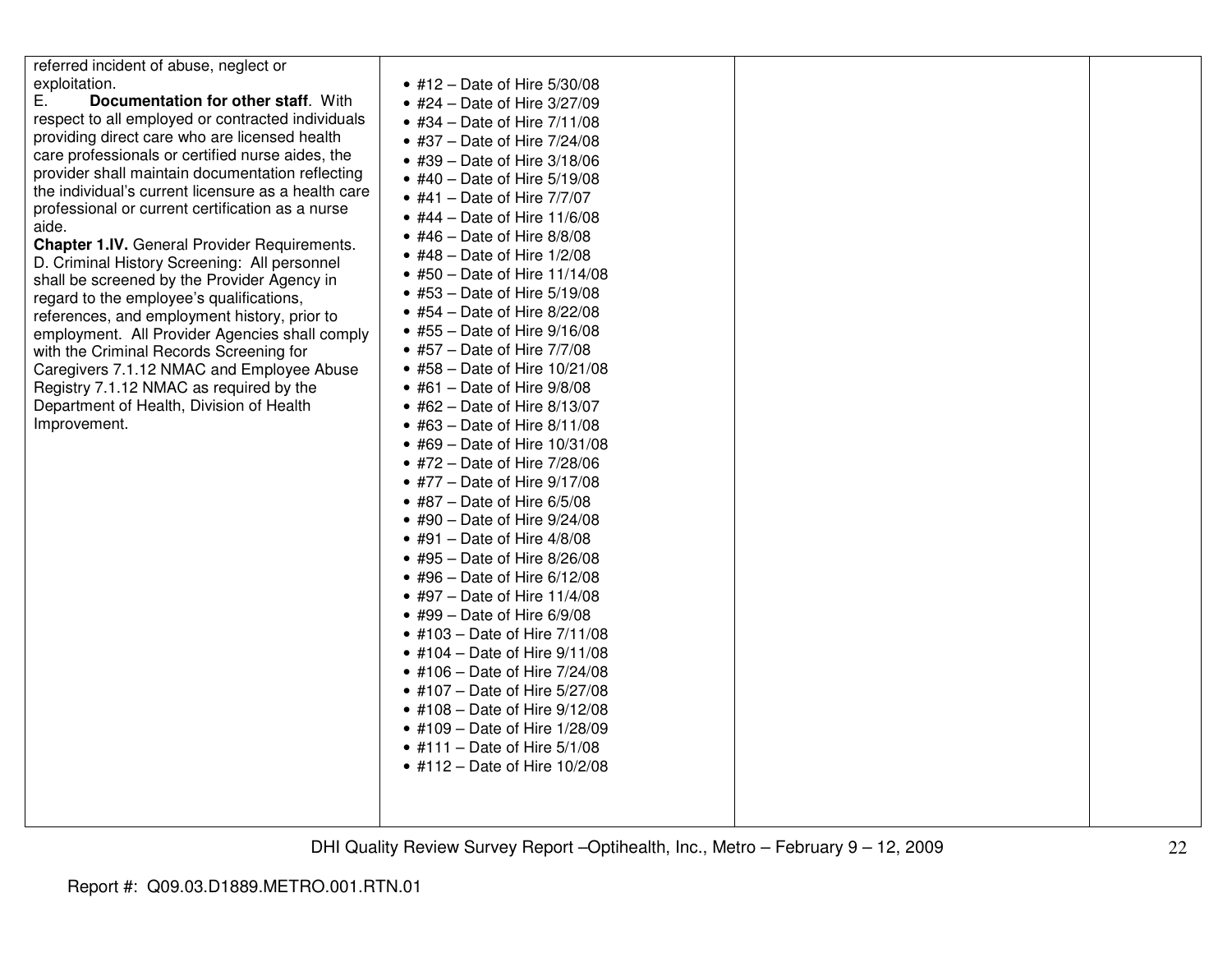| Tag #1A27 Late/Failure/Duty to Report                 | <b>Scope and Severity Rating: A</b>             |  |
|-------------------------------------------------------|-------------------------------------------------|--|
| 7.1.13.9 INCIDENT MANAGEMENT SYSTEM                   | Based on the Incident Management Bureau's       |  |
| <b>REPORTING REQUIREMENTS FOR</b>                     | Late and Failure Reports, the agency failed to  |  |
| <b>COMMUNITY BASED SERVICE PROVIDERS:</b>             | report suspected abuse, neglect, or             |  |
| A. Duty To Report:                                    | misappropriation of property, unexpected and    |  |
| (1) All community based service providers shall       | natural/expected deaths; or other reportable    |  |
| immediately report abuse, neglect or                  | incidents to the Division of Health Improvement |  |
| misappropriation of property to the adult             | for 1 of 9 individuals.                         |  |
| protective services division.                         |                                                 |  |
| (2) All community based service providers shall       | Individual #119                                 |  |
| report to the division within twenty four (24)        | • Incident date 7/7/2008. Allegation was        |  |
| hours: abuse, neglect, or misappropriation of         | neglect. Report received 7/7/2008. Failure      |  |
| property, unexpected and natural/expected             | to Report. Report from IMB reported             |  |
| deaths; and other reportable incidents                | incident was "Confirmed."                       |  |
| to include: 7.1.13 NMAC 4                             |                                                 |  |
| (a) an environmental hazardous condition, which       |                                                 |  |
| creates an immediate threat to life or health; or     |                                                 |  |
| (b) admission to a hospital or psychiatric facility   |                                                 |  |
| or the provision of emergency services that           |                                                 |  |
| results in medical care which is unanticipated or     |                                                 |  |
| unscheduled for the consumer and which would          |                                                 |  |
| not routinely be provided by a community based        |                                                 |  |
| service provider.                                     |                                                 |  |
| (3) All community based service providers shall       |                                                 |  |
| ensure that the reporter with direct knowledge of     |                                                 |  |
| an incident has immediate access to the division      |                                                 |  |
| incident report form to allow the reporter to         |                                                 |  |
| respond to, report, and document incidents in a       |                                                 |  |
| timely and accurate manner.                           |                                                 |  |
| B. Notification: (1) Incident Reporting: Any          |                                                 |  |
| consumer, employee, family member or legal            |                                                 |  |
| guardian may report an incident independently         |                                                 |  |
| or through the community based service provider       |                                                 |  |
| to the division by telephone call, written            |                                                 |  |
| correspondence or other forms of                      |                                                 |  |
| communication utilizing the division's incident       |                                                 |  |
| report form. The incident report form and             |                                                 |  |
| instructions for the completion and filing are        |                                                 |  |
| available at the division's website,                  |                                                 |  |
| http://dhi.health.state.nm.us/elibrary/ironline/ir.ph |                                                 |  |
| p or may be obtained from the department by           |                                                 |  |
| calling the toll free number.                         |                                                 |  |
|                                                       |                                                 |  |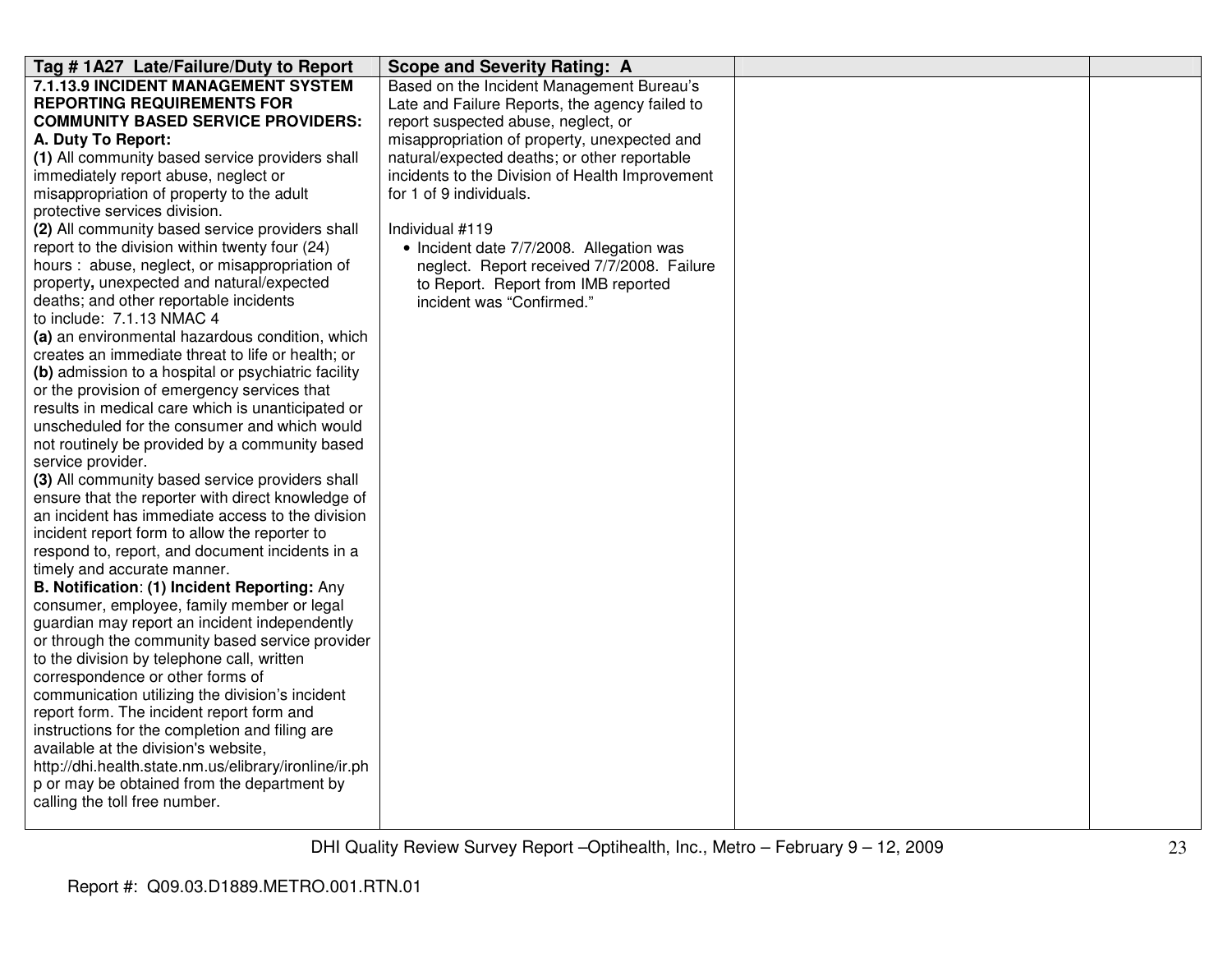| Tag #1A28 (CoP) Incident Mgt. System                | <b>Scope &amp; Severity Rating: E</b>            |  |
|-----------------------------------------------------|--------------------------------------------------|--|
| NMAC 7.1.13.10                                      | Based on record review and interview, the        |  |
| <b>INCIDENT MANAGEMENT SYSTEM</b>                   | Agency failed to provide documentation verifying |  |
| <b>REQUIREMENTS:</b>                                | completion of Incident Management Training for   |  |
| A. General: All licensed health care facilities and | 54 of 109 Agency Personnel.                      |  |
| community based service providers shall             |                                                  |  |
| establish and maintain an incident management       | • Abuse, Neglect & Exploitation Incident         |  |
| system, which emphasizes the principles of          | Management Training (#9, 11, 13, 14, 15,         |  |
| prevention and staff involvement. The licensed      | 19, 22, 24, 25, 26, 28, 29, 30, 40, 43, 44, 47,  |  |
| health care facility or community based service     | 48, 50, 51, 52, 53, 56, 58, 59, 60, 61, 63, 66,  |  |
| provider shall ensure that the incident             | 67, 68, 72, 73, 74, 75, 76, 78, 81, 83, 84, 85,  |  |
| management system policies and procedures           | 86, 88, 89, 91, 92, 96, 98, 100, 103, 104,       |  |
| requires all employees to be competently trained    | 107, 109 & 114)                                  |  |
| to respond to, report, and document incidents in    |                                                  |  |
| a timely and accurate manner.                       |                                                  |  |
| D. Training Documentation: All licensed             |                                                  |  |
| health care facilities and community based          |                                                  |  |
| service providers shall prepare training            |                                                  |  |
| documentation for each employee to include a        |                                                  |  |
| signed statement indicating the date, time, and     |                                                  |  |
| place they received their incident management       |                                                  |  |
| reporting instruction. The licensed health care     |                                                  |  |
| facility and community based service provider       |                                                  |  |
| shall maintain documentation of an employee's       |                                                  |  |
| training for a period of at least twelve (12)       |                                                  |  |
| months, or six (6) months after termination of an   |                                                  |  |
| employee's employment. Training curricula shall     |                                                  |  |
| be kept on the provider premises and made           |                                                  |  |
| available on request by the department. Training    |                                                  |  |
| documentation shall be made available               |                                                  |  |
| immediately upon a division representative's        |                                                  |  |
| request. Failure to provide employee training       |                                                  |  |
| documentation shall subject the licensed health     |                                                  |  |
| care facility or community based service provider   |                                                  |  |
| to the penalties provided for in this rule.         |                                                  |  |
|                                                     |                                                  |  |
|                                                     |                                                  |  |
|                                                     |                                                  |  |
|                                                     |                                                  |  |
|                                                     |                                                  |  |
|                                                     |                                                  |  |
|                                                     |                                                  |  |
|                                                     |                                                  |  |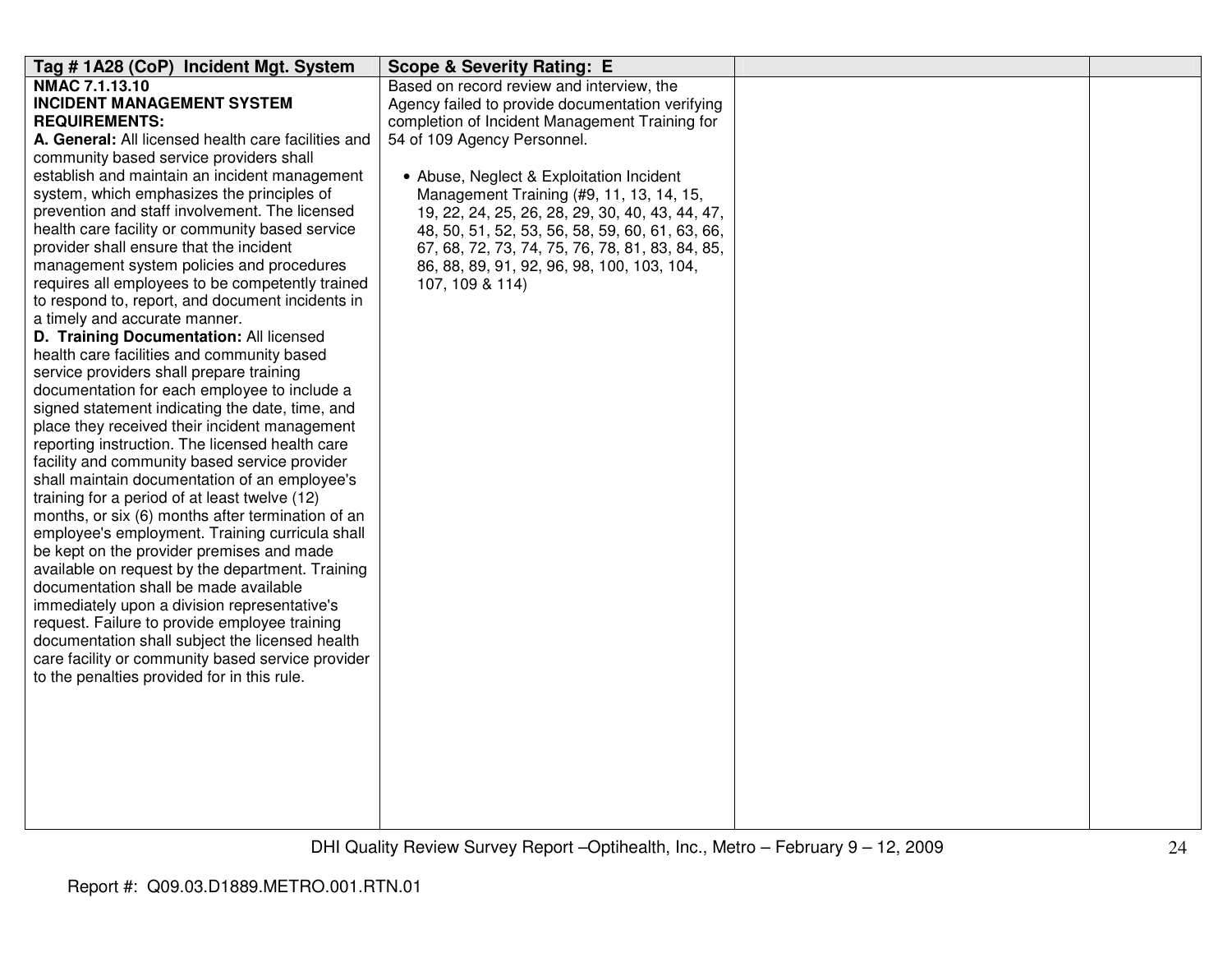| Tag #1A28 (CoP) Incident Mgt. System                                                             | <b>Scope &amp; Severity Rating: D</b>           |  |
|--------------------------------------------------------------------------------------------------|-------------------------------------------------|--|
| NMAC 7.1.13.10                                                                                   | Based on record review, the Agency failed to    |  |
| <b>INCIDENT MANAGEMENT SYSTEM</b>                                                                | provide documentation indicating consumer,      |  |
| <b>REQUIREMENTS:</b>                                                                             | family members, or legal guardians had received |  |
| <b>General: All licensed health care</b><br>А.                                                   | an orientation packet including incident        |  |
| facilities and community based service providers                                                 | management system policies and procedural       |  |
| shall establish and maintain an incident                                                         | information concerning the reporting of abuse,  |  |
| management system, which emphasizes the                                                          | neglect or exploitation for 1 of 8 individuals. |  |
| principles of prevention and staff involvement.                                                  |                                                 |  |
| The licensed health care facility or community                                                   | • Parent/Guardian Incident Management           |  |
| based service provider shall ensure that the                                                     | (Abuse, Neglect & Exploitation) Training (#3)   |  |
| incident management system policies and                                                          |                                                 |  |
| procedures requires all employees to be                                                          |                                                 |  |
| competently trained to respond to, report, and                                                   |                                                 |  |
| document incidents in a timely and accurate                                                      |                                                 |  |
| manner.                                                                                          |                                                 |  |
| Ε.<br><b>Consumer and Guardian Orientation</b>                                                   |                                                 |  |
| Packet: Consumers, family members and legal                                                      |                                                 |  |
| guardians shall be made aware of and have                                                        |                                                 |  |
| available immediate accessibility to the licensed                                                |                                                 |  |
| health care facility and community based service                                                 |                                                 |  |
| provider incident reporting processes. The                                                       |                                                 |  |
| licensed health care facility and community                                                      |                                                 |  |
| based service provider shall provide consumers,                                                  |                                                 |  |
| family members or legal guardians an orientation                                                 |                                                 |  |
| packet to include incident management systems                                                    |                                                 |  |
| policies and procedural information concerning                                                   |                                                 |  |
| the reporting of abuse, neglect or                                                               |                                                 |  |
| misappropriation. The licensed health care                                                       |                                                 |  |
| facility and community based service provider<br>shall include a signed statement indicating the |                                                 |  |
| date, time, and place they received their                                                        |                                                 |  |
| orientation packet to be contained in the                                                        |                                                 |  |
| consumer's file. The appropriate consumer,                                                       |                                                 |  |
| family member or legal guardian shall sign this at                                               |                                                 |  |
| the time of orientation.                                                                         |                                                 |  |
|                                                                                                  |                                                 |  |
|                                                                                                  |                                                 |  |
|                                                                                                  |                                                 |  |
|                                                                                                  |                                                 |  |
|                                                                                                  |                                                 |  |
|                                                                                                  |                                                 |  |
|                                                                                                  |                                                 |  |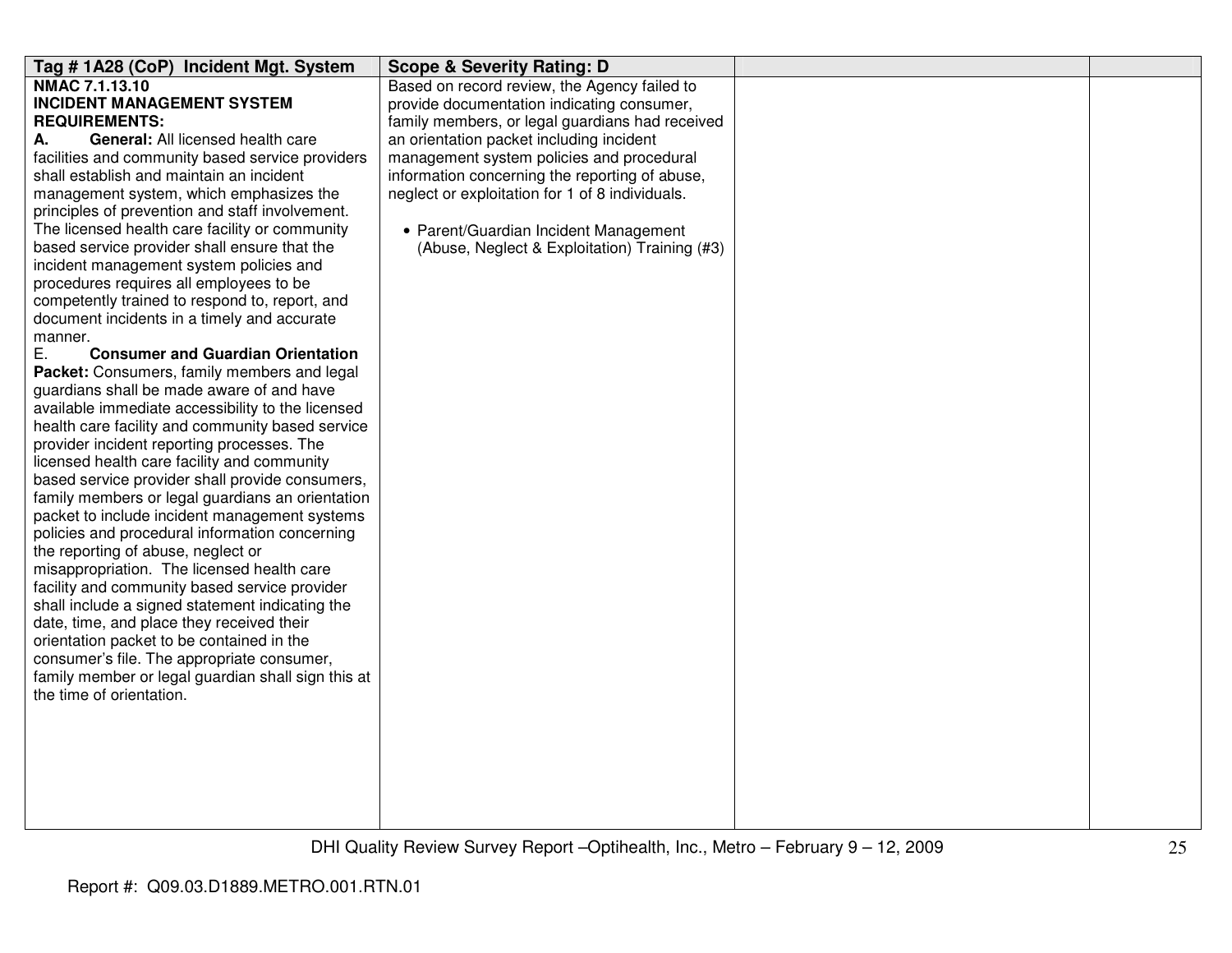| Tag #1A29 Complaints / Grievances                                                                                                                                                                                                                                                                                                                                                                                                                                                                    | <b>Scope and Severity Rating: B</b>                                                                                                                                                                                                             |  |
|------------------------------------------------------------------------------------------------------------------------------------------------------------------------------------------------------------------------------------------------------------------------------------------------------------------------------------------------------------------------------------------------------------------------------------------------------------------------------------------------------|-------------------------------------------------------------------------------------------------------------------------------------------------------------------------------------------------------------------------------------------------|--|
| <b>NMAC 7.26.3.6</b><br>These regulations set out rights that the<br>А.<br>department expects all providers of services to<br>individuals with developmental disabilities to<br>respect. These regulations are intended to<br>complement the department's Client Complaint<br>Procedures (7 NMAC 26.4) [now 7.26.4 NMAC].                                                                                                                                                                            | Based on record review, the Agency failed to<br>provide documentation that the complaint<br>procedure had been made available to<br>individuals or their legal guardians for 2 of 8<br>individuals.<br>• Grievance/Complaint Procedure (#2 & 8) |  |
| NMAC 7.26.3.13 Client Complaint Procedure<br>Available. A complainant may initiate a<br>complaint as provided in the client complaint<br>procedure to resolve complaints alleging that a<br>service provider has violated a client's rights as<br>described in Section 10 [now 7.26.3.10 NMAC].<br>The department will enforce remedies for<br>substantiated complaints of violation of a client's<br>rights as provided in client complaint procedure.<br>[09/12/94; 01/15/97; Recompiled 10/31/01] |                                                                                                                                                                                                                                                 |  |
| NMAC 7.26.4.13 Complaint Process:<br>A. (2). The service provider's complaint or<br>grievance procedure shall provide, at a<br>minimum, that: (a) the client is notified of the<br>service provider's complaint or grievance<br>procedure                                                                                                                                                                                                                                                            |                                                                                                                                                                                                                                                 |  |
|                                                                                                                                                                                                                                                                                                                                                                                                                                                                                                      |                                                                                                                                                                                                                                                 |  |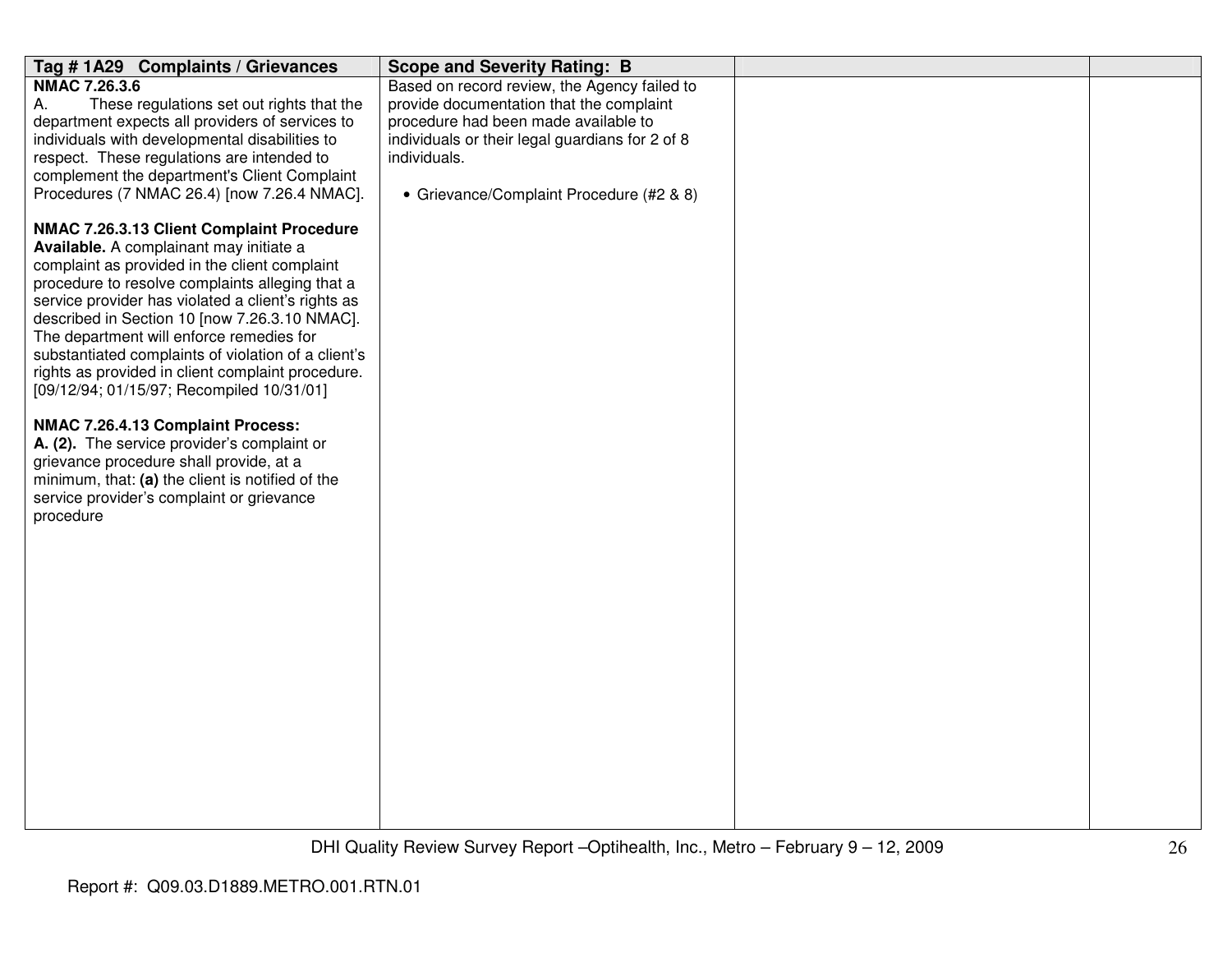| Tag #1A33 Board of Pharmacy - Lic                                                                                                                                                                                                                                                                                                                                                                                  | <b>Scope and Severity Rating: D</b>                                                                                                                                                                                                                                                                                                                                                 |  |
|--------------------------------------------------------------------------------------------------------------------------------------------------------------------------------------------------------------------------------------------------------------------------------------------------------------------------------------------------------------------------------------------------------------------|-------------------------------------------------------------------------------------------------------------------------------------------------------------------------------------------------------------------------------------------------------------------------------------------------------------------------------------------------------------------------------------|--|
| <b>New Mexico Board of Pharmacy Model</b><br><b>Custodial Drug Procedures Manual</b><br>6. Display of License and Inspection<br><b>Reports</b><br>A. The following are required to be publicly<br>displayed:<br>□ Current Custodial Drug Permit from the<br>NM Board of Pharmacy<br>Current registration from the consultant<br>$\Box$<br>pharmacist<br>□ Current NM Board of Pharmacy<br><b>Inspection Report</b> | Based on observation w the Agency failed to<br>provide the current Custodial Drug Permit from<br>the New Mexico Board of Pharmacy, the current<br>registration from the Consultant Pharmacist, or<br>the current New Mexico Board of Pharmacy<br>Inspection Report for 1 of 4 residences.<br>Individual Residence:<br>• Current NM Board of Pharmacy Inspection<br>report (# 5 & 7) |  |
|                                                                                                                                                                                                                                                                                                                                                                                                                    |                                                                                                                                                                                                                                                                                                                                                                                     |  |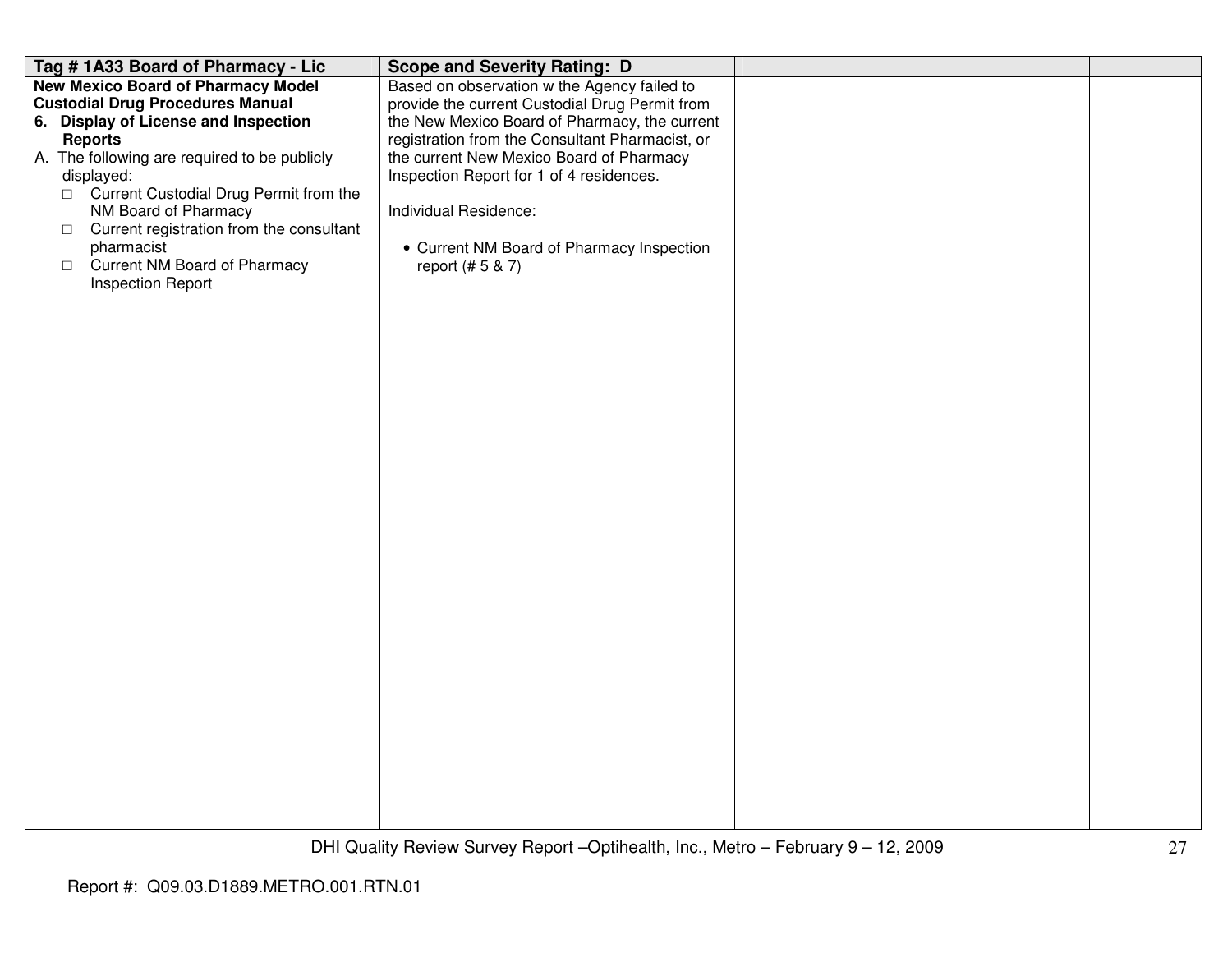| Tag #1A37 Individual Specific Training                                                  | <b>Scope and Severity Rating: E</b>              |  |
|-----------------------------------------------------------------------------------------|--------------------------------------------------|--|
| Developmental Disabilities (DD) Waiver Service                                          | Based on record review, the Agency failed to     |  |
| Standards effective 4/1/2007                                                            | ensure that Individual Specific Training         |  |
| <b>CHAPTER 1 IV. GENERAL REQUIREMENTS</b>                                               | requirements were met for 17 of 109 Agency       |  |
| <b>FOR PROVIDER AGENCY SERVICE</b>                                                      | Personnel.                                       |  |
| PERSONNEL: The objective of this section is to                                          |                                                  |  |
| establish personnel standards for DD Medicaid                                           | • Individual Specific Training (#17, 24, 25, 28, |  |
| Waiver Provider Agencies for the following                                              | 29, 37, 38, 40, 42, 43, 48, 50, 68, 78, 79, 80   |  |
| services: Community Living Supports,                                                    | & 109)                                           |  |
| Community Inclusion Services, Respite,                                                  |                                                  |  |
| Substitute Care and Personal Support                                                    |                                                  |  |
| Companion Services. These standards apply to                                            |                                                  |  |
| all personnel who provide services, whether                                             |                                                  |  |
| directly employed or subcontracting with the                                            |                                                  |  |
| Provider Agency. Additional personnel                                                   |                                                  |  |
| requirements and qualifications may be                                                  |                                                  |  |
| applicable for specific service standards.                                              |                                                  |  |
|                                                                                         |                                                  |  |
| Orientation and Training Requirements:<br>C.                                            |                                                  |  |
| Orientation and training for direct support                                             |                                                  |  |
| staff and his or her supervisors shall comply<br>with the DDSD/DOH Policy Governing the |                                                  |  |
| <b>Training Requirements for Direct Support</b>                                         |                                                  |  |
| <b>Staff and Internal Service Coordinators</b>                                          |                                                  |  |
| Serving Individuals with Developmental                                                  |                                                  |  |
| Disabilities to include the following:                                                  |                                                  |  |
| Individual-specific training for each<br>(2)                                            |                                                  |  |
| individual under his or her direct care, as                                             |                                                  |  |
| described in the individual service plan,                                               |                                                  |  |
| prior to working alone with the individual.                                             |                                                  |  |
|                                                                                         |                                                  |  |
|                                                                                         |                                                  |  |
|                                                                                         |                                                  |  |
|                                                                                         |                                                  |  |
|                                                                                         |                                                  |  |
|                                                                                         |                                                  |  |
|                                                                                         |                                                  |  |
|                                                                                         |                                                  |  |
|                                                                                         |                                                  |  |
|                                                                                         |                                                  |  |
|                                                                                         |                                                  |  |
|                                                                                         |                                                  |  |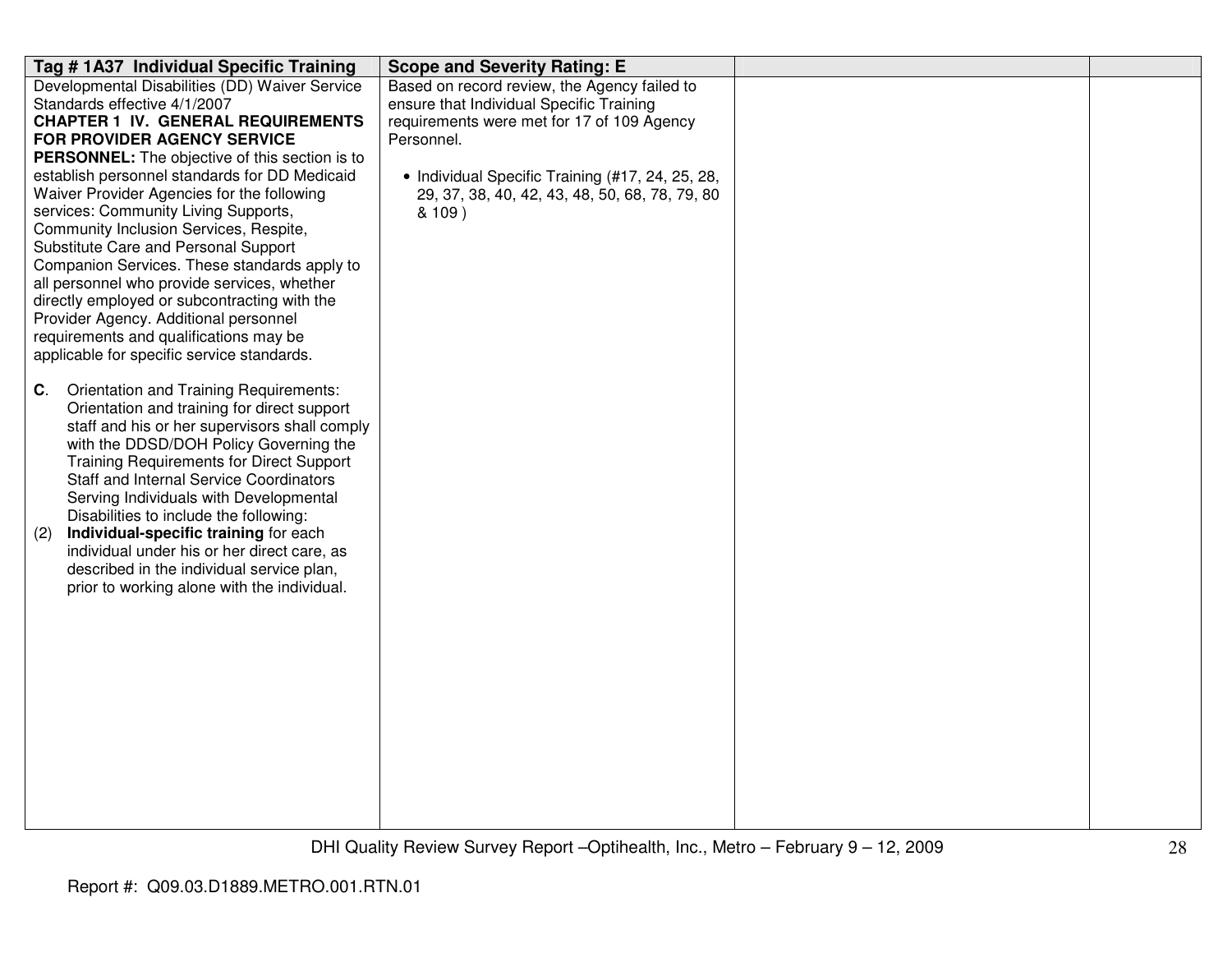| Tag # 5104 Meaningful Day                                                                     | <b>Scope and Severity Rating: C</b>                                                |  |
|-----------------------------------------------------------------------------------------------|------------------------------------------------------------------------------------|--|
| Developmental Disabilities (DD) Waiver Service                                                | Based on record review and/or interview, the                                       |  |
| Standards effective 4/1/2007                                                                  | Agency failed to document their implementation                                     |  |
| <b>CHAPTER 5 III. COMMUNITY INCLUSION</b>                                                     | of a meaningful day in daily schedules and                                         |  |
| <b>SERVICES REQUIREMENTS</b>                                                                  | progress notes for 8 of 8 individuals.                                             |  |
| <b>B. Implementation of a Meaningful Day</b><br>(1) In the context of DD Waiver services, the |                                                                                    |  |
| term "meaningful day" means that services and                                                 | • No documentation of assessment to<br>determine individuals' Meaningful Day. (#1, |  |
| supports provide individualized access for                                                    | 2, 3, 4, 5, 6, 7 & 88                                                              |  |
| individuals with developmental disabilities to                                                |                                                                                    |  |
| participate in activities and functions of                                                    |                                                                                    |  |
| community life that are desired and chosen by                                                 |                                                                                    |  |
| the general population. The term "day" does not                                               |                                                                                    |  |
| exclusively denote activities that happen                                                     |                                                                                    |  |
| between 9:00 a.m. to 5:00 p.m. on weekdays.                                                   |                                                                                    |  |
| This includes purposeful and meaningful work,                                                 |                                                                                    |  |
| substantial and sustained opportunity for optimal                                             |                                                                                    |  |
| health, self empowerment and personalized<br>relationships, skill development and/or          |                                                                                    |  |
| maintenance, and social, educational and                                                      |                                                                                    |  |
| community inclusion activities that are directly                                              |                                                                                    |  |
| linked to the vision, goals and desired personal                                              |                                                                                    |  |
| outcomes as stated in the individual's Individual                                             |                                                                                    |  |
| Service Plan and as documented in daily                                                       |                                                                                    |  |
| schedules and progress notes.                                                                 |                                                                                    |  |
|                                                                                               |                                                                                    |  |
|                                                                                               |                                                                                    |  |
|                                                                                               |                                                                                    |  |
|                                                                                               |                                                                                    |  |
|                                                                                               |                                                                                    |  |
|                                                                                               |                                                                                    |  |
|                                                                                               |                                                                                    |  |
|                                                                                               |                                                                                    |  |
|                                                                                               |                                                                                    |  |
|                                                                                               |                                                                                    |  |
|                                                                                               |                                                                                    |  |
|                                                                                               |                                                                                    |  |
|                                                                                               |                                                                                    |  |
|                                                                                               |                                                                                    |  |
|                                                                                               |                                                                                    |  |
|                                                                                               |                                                                                    |  |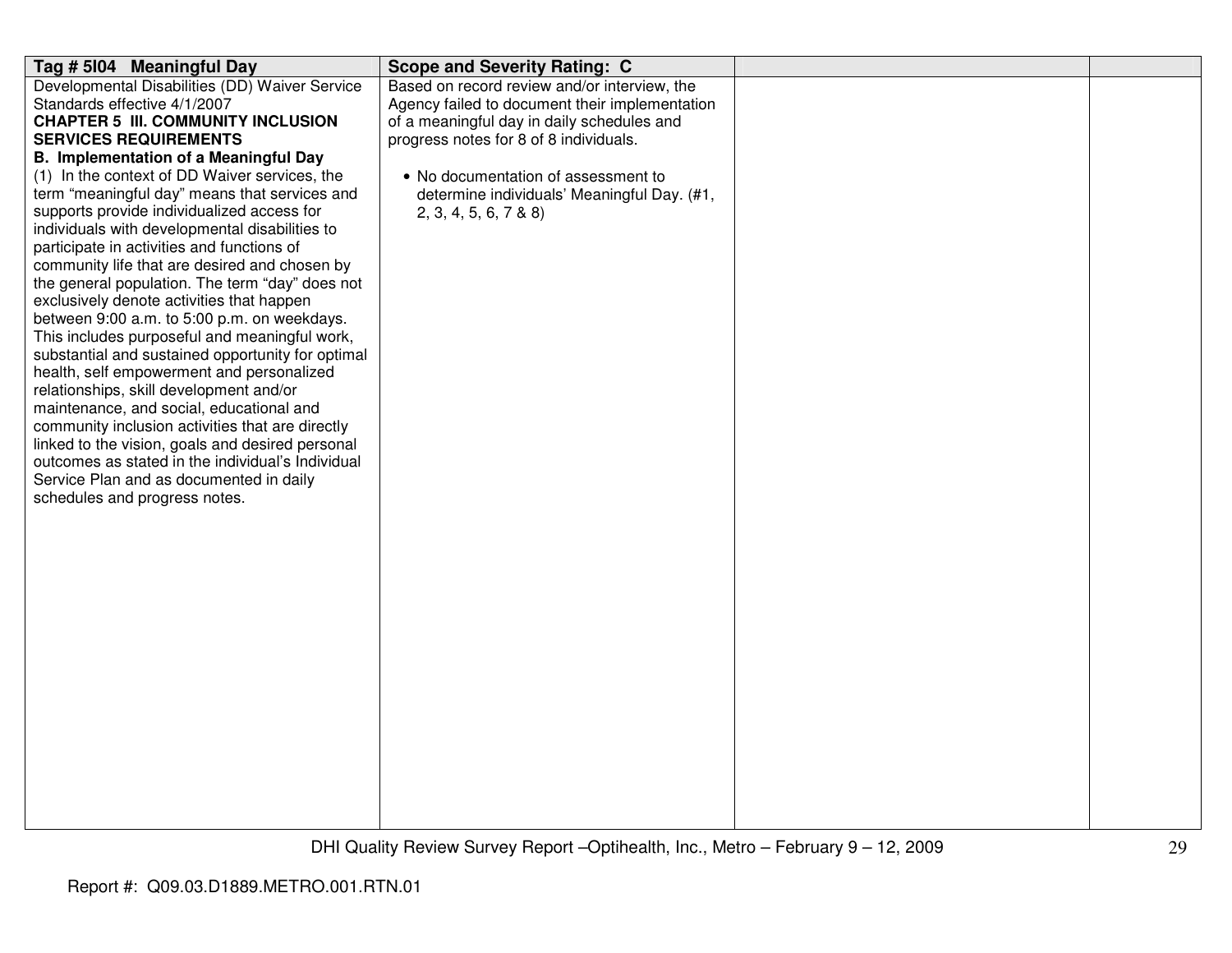| Tag # 6L14 Residential Case File                                                                                                                                                                                                                                                                                                                                                                                                                                                                                                                                                                                                                                                                                                                                                                  | <b>Scope and Severity Rating: F</b>                                                                                                                                                                                                                                                                                                       |  |
|---------------------------------------------------------------------------------------------------------------------------------------------------------------------------------------------------------------------------------------------------------------------------------------------------------------------------------------------------------------------------------------------------------------------------------------------------------------------------------------------------------------------------------------------------------------------------------------------------------------------------------------------------------------------------------------------------------------------------------------------------------------------------------------------------|-------------------------------------------------------------------------------------------------------------------------------------------------------------------------------------------------------------------------------------------------------------------------------------------------------------------------------------------|--|
| Developmental Disabilities (DD) Waiver Service<br>Standards effective 4/1/2007<br>CHAPTER 6. VIII. COMMUNITY LIVING<br>SERVICE PROVIDER AGENCY                                                                                                                                                                                                                                                                                                                                                                                                                                                                                                                                                                                                                                                    | Based on record review, the Agency failed to<br>maintain a complete and confidential case file in<br>the residence for 7 of 7 Individuals receiving<br>Supported Living Services.                                                                                                                                                         |  |
| <b>REQUIREMENTS</b><br>A. Residence Case File: For individuals<br>receiving Supported Living or Family Living, the<br>Agency shall maintain in the individual's home a<br>complete and current confidential case file for<br>each individual. For individuals receiving<br>Independent Living Services, rather than<br>maintaining this file at the individual's home, the<br>complete and current confidential case file for<br>each individual shall be maintained at the<br>agency's administrative site. Each file shall<br>include the following:<br>(1) Complete and current ISP and all<br>supplemental plans specific to the individual;<br>(2) Complete and current Health Assessment<br>Tool;<br>(3) Current emergency contact information,<br>which includes the individual's address, | • Current Emergency & Personal<br>Identification $(#2, 3, 5, 7, 8, 8)$<br>• Annual ISP $(#6)$<br>• ISP Signature Page (#2, 3, 6 & 7)<br>• Addendum A (#2, 3, 4, 5, 6 & 7)<br>• Individual Specific Training (Addendum B)<br>(#6)<br>• Positive Behavioral Plan (#4)<br>• Speech Therapy Plan (#3)<br>• Occupational Therapy Plan (#3 & 4) |  |
| telephone number, names and telephone<br>numbers of residential Community Living<br>Support providers, relatives, or guardian or<br>conservator, primary care physician's name(s)<br>and telephone number(s), pharmacy name,<br>address and telephone number and dentist<br>name, address and telephone number, and<br>health plan;                                                                                                                                                                                                                                                                                                                                                                                                                                                               | • Physical Therapy Plan (#3 & 8)<br>• Health Assessment Tool (#8)<br>• Health Care Plans<br><sup>o</sup> Hypothyroid (#7)                                                                                                                                                                                                                 |  |
| (4) Up-to-date progress notes, signed and dated<br>by the person making the note for at least the<br>past month (older notes may be transferred to<br>the agency office);                                                                                                                                                                                                                                                                                                                                                                                                                                                                                                                                                                                                                         |                                                                                                                                                                                                                                                                                                                                           |  |
| (5) Data collected to document ISP Action Plan<br>implementation                                                                                                                                                                                                                                                                                                                                                                                                                                                                                                                                                                                                                                                                                                                                  |                                                                                                                                                                                                                                                                                                                                           |  |
| (6) Progress notes written by direct care staff<br>and by nurses regarding individual health status<br>and physical conditions including action taken in                                                                                                                                                                                                                                                                                                                                                                                                                                                                                                                                                                                                                                          |                                                                                                                                                                                                                                                                                                                                           |  |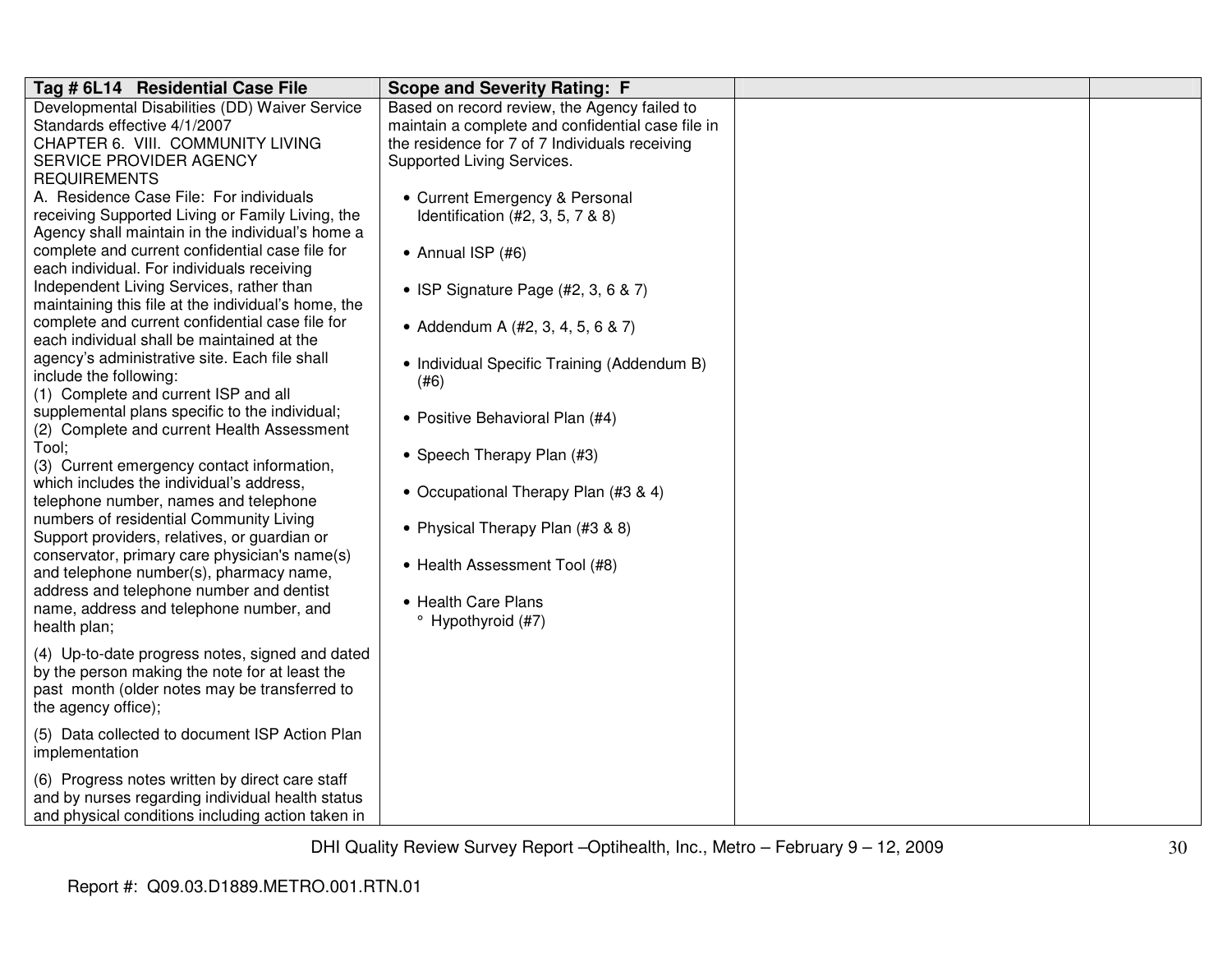| response to identified changes in condition for at                                       |  |
|------------------------------------------------------------------------------------------|--|
| least the past month;                                                                    |  |
| (7) Physician's or qualified health care providers                                       |  |
| written orders;                                                                          |  |
| (8) Progress notes documenting implementation                                            |  |
| of a physician's or qualified health care                                                |  |
| provider's order(s);                                                                     |  |
| (9) Medication Administration Record (MAR) for                                           |  |
| the past three (3) months which includes:                                                |  |
| (a) The name of the individual;                                                          |  |
| (b) A transcription of the healthcare                                                    |  |
| practitioners prescription including the                                                 |  |
| brand and generic name of the medication;                                                |  |
| Diagnosis for which the medication is<br>(C)                                             |  |
| prescribed;                                                                              |  |
| (d) Dosage, frequency and method/route of                                                |  |
| delivery;                                                                                |  |
| (e) Times and dates of delivery;                                                         |  |
| Initials of person administering or assisting                                            |  |
| with medication; and                                                                     |  |
| An explanation of any medication<br>$\left( \mathbf{q} \right)$                          |  |
| irregularity, allergic reaction or adverse                                               |  |
| effect.                                                                                  |  |
| For PRN medication an explanation for the<br>(h)                                         |  |
| use of the PRN must include:                                                             |  |
| (i) Observable signs/symptoms or                                                         |  |
| circumstances in which the medication                                                    |  |
| is to be used, and                                                                       |  |
| (ii) Documentation of the                                                                |  |
| effectiveness/result of the PRN                                                          |  |
| delivered.                                                                               |  |
| A MAR is not required for individuals<br>(i)                                             |  |
| participating in Independent Living Services                                             |  |
| who self-administer their own medication.                                                |  |
| However, when medication administration is<br>provided as part of the Independent Living |  |
| Service a MAR must be maintained at the                                                  |  |
| individual's home and an updated copy                                                    |  |
| must be placed in the agency file on a                                                   |  |
| weekly basis.                                                                            |  |
| (10) Record of visits to healthcare practitioners                                        |  |
| including any treatment provided at the visit and                                        |  |
| a record of all diagnostic testing for the current                                       |  |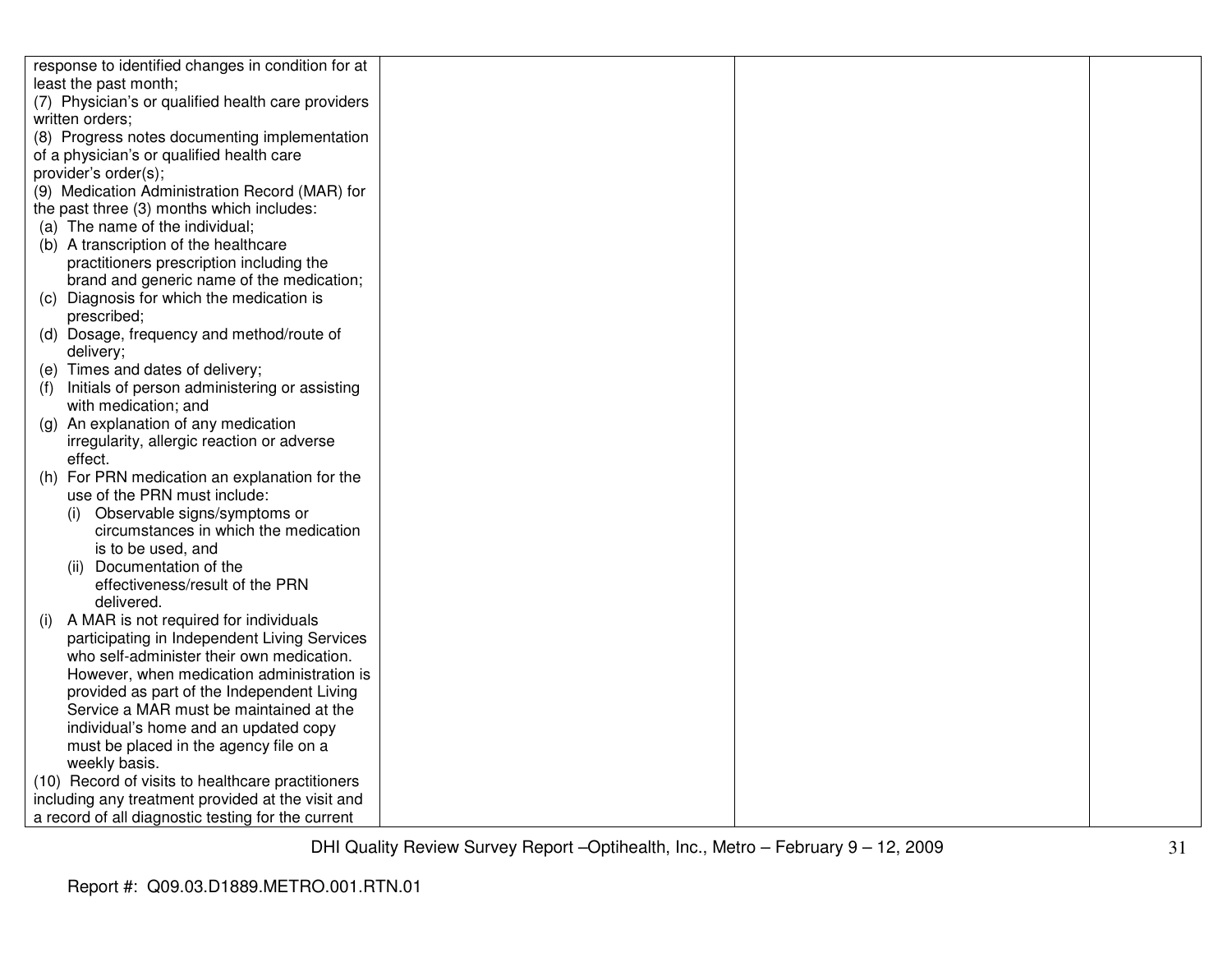| ISP year; and<br>(11) Medical History to include: demographic                                   |  |  |
|-------------------------------------------------------------------------------------------------|--|--|
| data, current and past medical diagnoses<br>including the cause (if known) of the               |  |  |
| developmental disability and any psychiatric                                                    |  |  |
| diagnosis, allergies (food, environmental,<br>medications), status of routine adult health care |  |  |
| screenings, immunizations, hospital discharge<br>summaries for past twelve (12) months, past    |  |  |
| medical history including hospitalizations,                                                     |  |  |
| surgeries, injuries, family history and current<br>physical exam.                               |  |  |
|                                                                                                 |  |  |
|                                                                                                 |  |  |
|                                                                                                 |  |  |
|                                                                                                 |  |  |
|                                                                                                 |  |  |
|                                                                                                 |  |  |
|                                                                                                 |  |  |
|                                                                                                 |  |  |
|                                                                                                 |  |  |
|                                                                                                 |  |  |
|                                                                                                 |  |  |
|                                                                                                 |  |  |
|                                                                                                 |  |  |
|                                                                                                 |  |  |
|                                                                                                 |  |  |
|                                                                                                 |  |  |
|                                                                                                 |  |  |